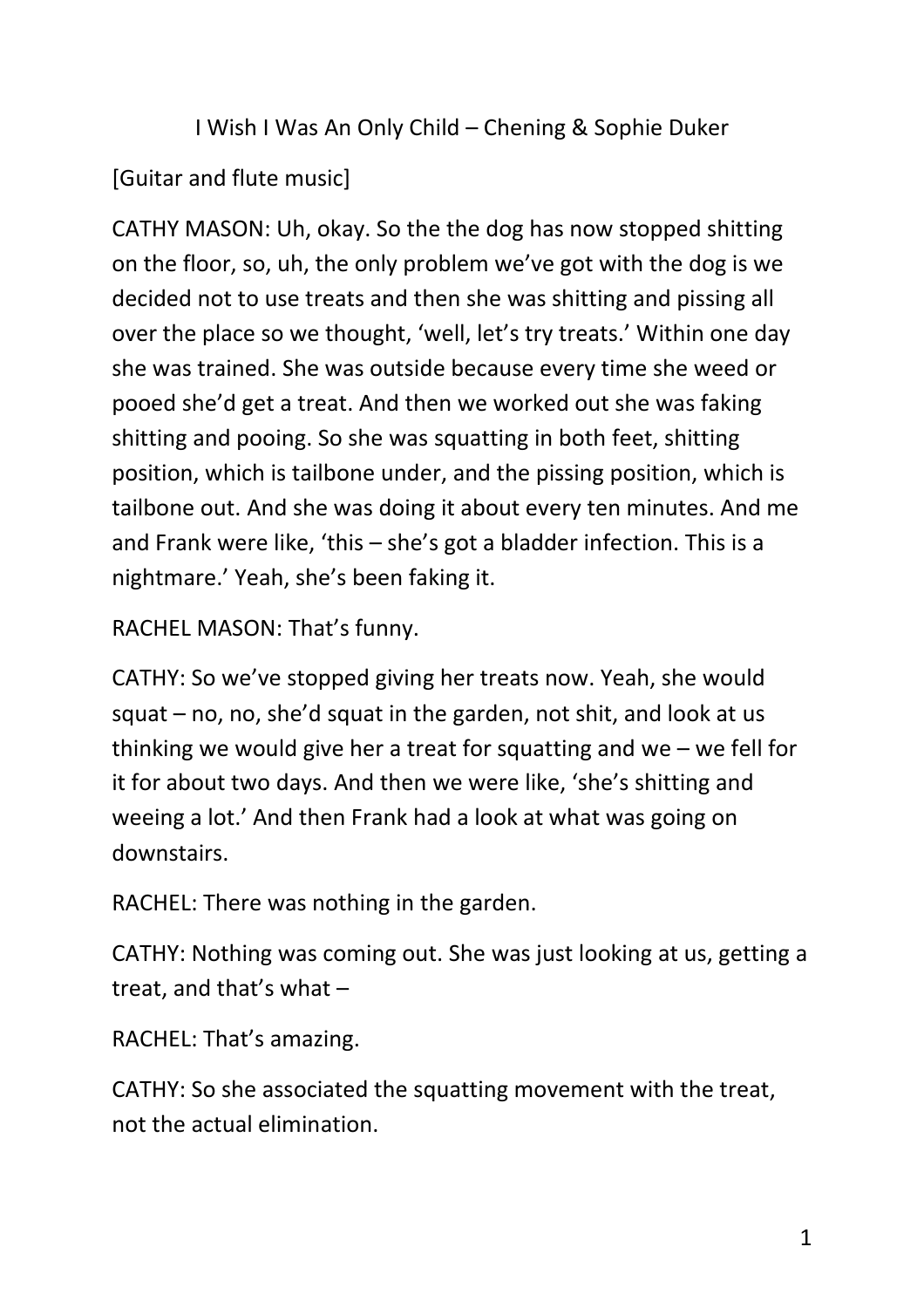RACHEL: Welcome to I Wish I Was An Only Child with me, Rachel Mason –

CATHY: And me, Cathy Mason.

RACHEL: Where we talk to other siblings about the dynamic of their relationship so we can see where we're going wrong.

CATHY: Today our guests are comedian Sophie Duker and her brother, entrepreneur Chening.

[Flute sounds]

CATHY: We always start with this. Who's the funniest?

CHENING DUKER: Ooh. Ooh. I'd – I think I'd have to say Sophie, you know?

SOPHIE DUKER: Oh. I think I'd have to say me at this stage.

CHENING: Yeah.

SOPHIE: It would just be like such a crippling blow to my career and life. Like I would say – like Chening probably should've been a comedian, but I think I am currently funnier than him.

CHENING: Yeah, no, I – I think –

RACHEL: So Chening, could you have been a comedian? You are funny?

CHENING: Um, I – so I don't think I could do, uh, stand-up or be a like a performing comedian. I think I'd probably have done something like writing or  $-$  or something like that.

RACHEL: Right.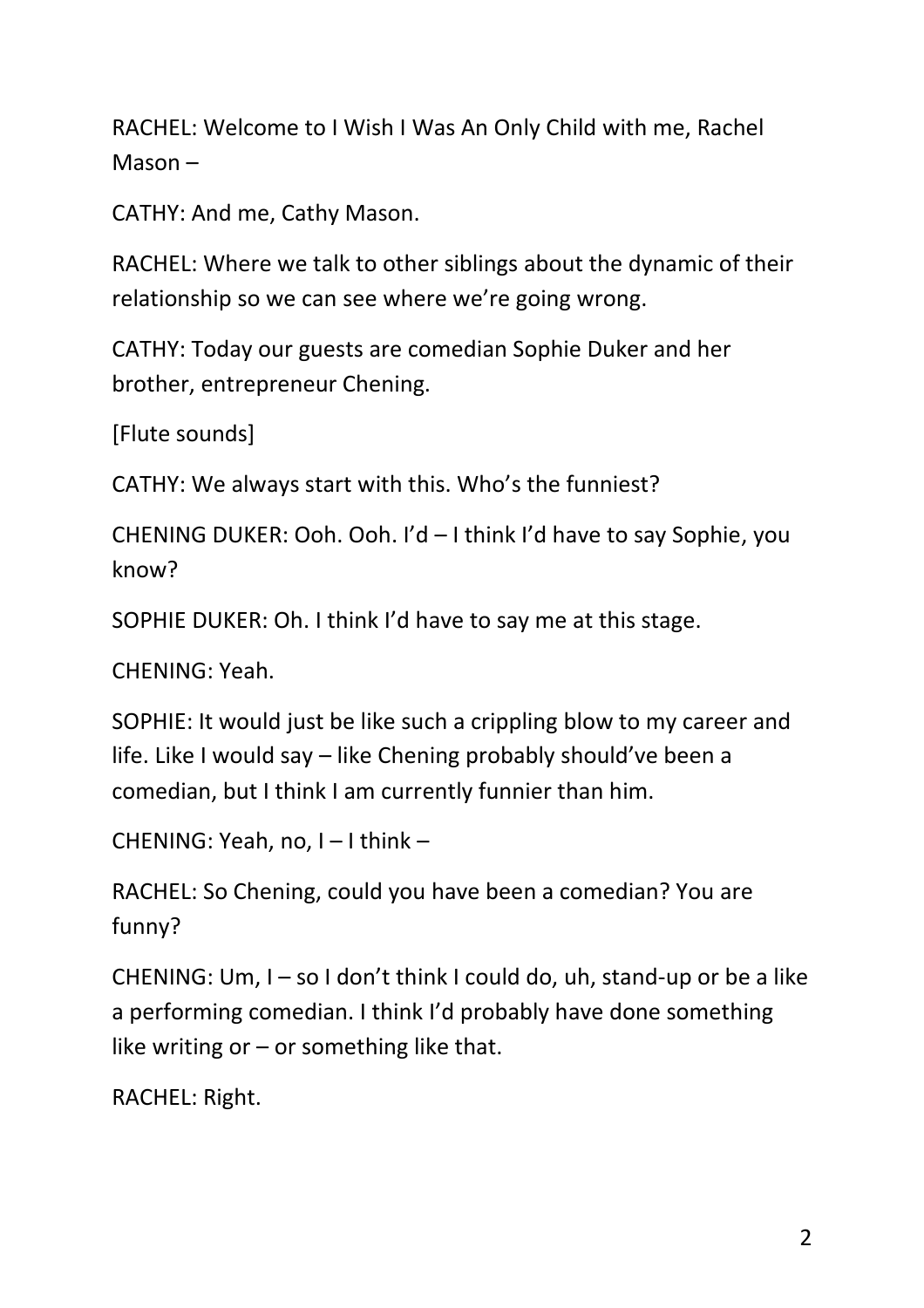CHENING: I think that like the craft, when you – when you don't work on it and when you don't do anything, it kind of like withers. So, um, and I'm also like very socially awkward from all this pandemic stuff. Um, so,  $uh -$ 

CATHY: Oh.

SOPHIE: Oh, that's interesting.

CATHY: Are you?

CHENING: Uh, well I – I find that like speaking is much harder after not like speaking to people in person. Just like finding the right words to say.

CATHY: Oh god, and you're doing a podcast.

CHENING: I know. So yeah, this is going to be exciting.

CATHY: Yes.

CHENING: If I start like making crazy arm movements, I'm just trying to remember a word or something like that.

CATHY: Exactly.

SOPHIE: No one will know because you're on a podcast.

CHENING: Uh, right. I will say – like I'll say like a word. I'll say like 'cucumber' and then people will know. And then they'll give me a break.

SOPHIE: It's your safe word. They'll be like, 'alright, we'll just respectfully take this out.'

CHENING: It's my safe word. I think everyone should have a safe word for going back into the public and – and speaking to people.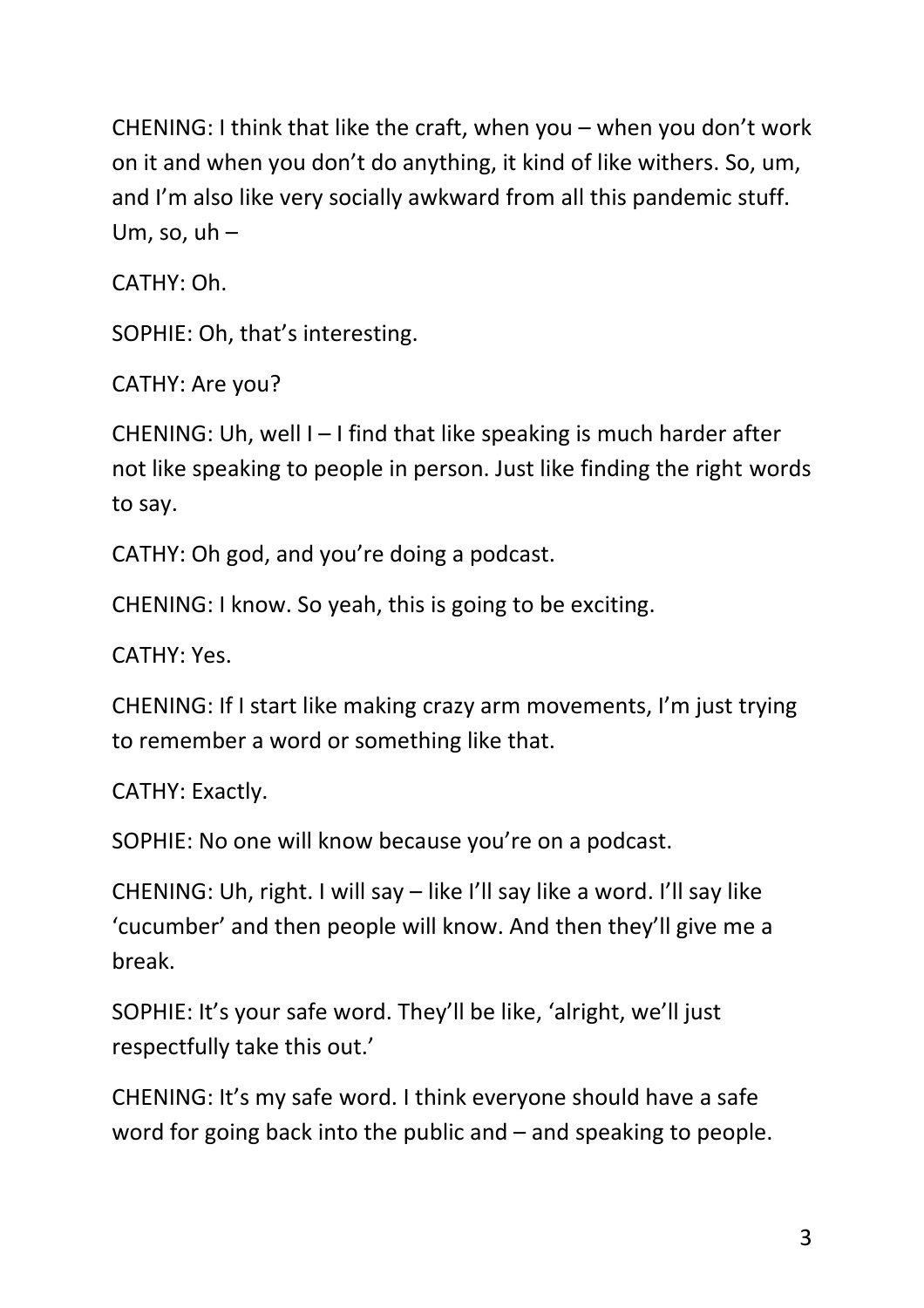RACHEL: So Sophie, we'll obviously rewind and find out more about your childhood together. And I'd read that you went off to Ghana when you were four years old. Is that right, Sophie?

SOPHIE: Yeah. With Chening. Yeah, yeah. Not just like independently. I was like, yeah. Just –

CATHY: On the road. Got on a plane.

RACHEL: Off you went. Left him behind. So you guys went over for two years? So who's the older? Who's the older sibling? We should establish.

SOPHIE: I'm older. I'm older.

RACHEL: Right, and what's the age difference?

SOPHIE: Two years and 11 months.

CHENING: Two and a bit. Two, round down.

CATHY: Okay.

RACHEL: So you went and lived with your nan for a couple of years?  $S<sub>O</sub>$ 

SOPHIE: Yes.

RACHEL: How was – how was that? I mean I'm interested in both perspectives. Obviously Sophie, you were older. But –

SOPHIE: Yeah. And still am. Um, so yeah. I went off with my brother and we were both in Ghana with my gran. And I think it was quite weird because like when I think about like being a kid and the earliest stuff I can remember, a lot of the strong memories are from that time. But I was just like – Chening's just a stupid baby at this point. So like all the like deep thinking and like discovery I was doing,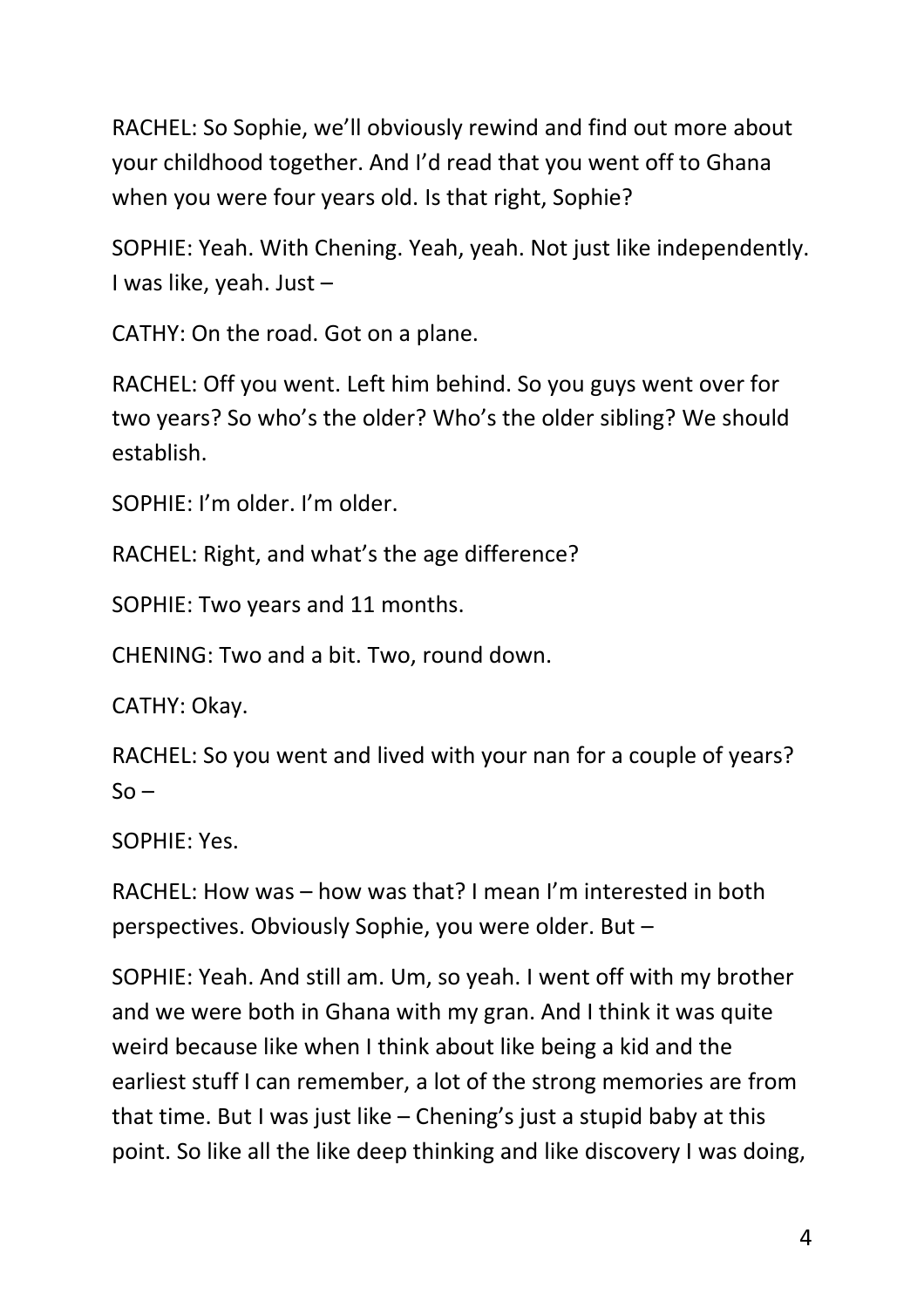I wasn't necessarily – I didn't necessarily feel like Chening had fully entered his – sorry, I'm sorry I called you a stupid baby. But you were like significantly younger and went to like a different school. He went to my grandma's like sort of nursery school that was like in the house. So we had quite different experiences because I was going to – I never went to my grandma's school. I went to like a sort of big school in Ghana. So we were like a bit separate in what we were doing. And he was doing – like I remember him having a birthday party there. But, you know, they were all like two, so it was, uh, yeah, I think we had slightly different experiences.

RACHEL: Chening? You don't remember much, I'm guessing.

CHENING: Yeah. Yeah, no, I – I remember a lot randomly. Um, I'm pretty sure I had my fourth birthday party there. So I think we had really different experiences because like I, um, I loved it. As Sophie said, my grandmother had like a little compound and had like built a school in there. And as the school expanded she just like kept on turning like bedrooms and like garages and like side, uh, any space in the house into new classrooms. Um, so my bedroom was like right next to – like my window could see into the – the classroom. And, uh, these were like big concrete, um, there's like big concrete kind of like walls with open – open sides. So it wasn't like a closed-off room. It was just like walls delineating like this would be a classroom. So like I often, uh, would get tired at school and just go to bed.

CATHY: That's lovely, yeah.

CHENING: And then they'd find me and get like very angry. Uh, they'd – they'd be looking for me all over and then find me in my bedroom a couple of feet away. And I'd get in trouble. And we got whipped back then with like a cane.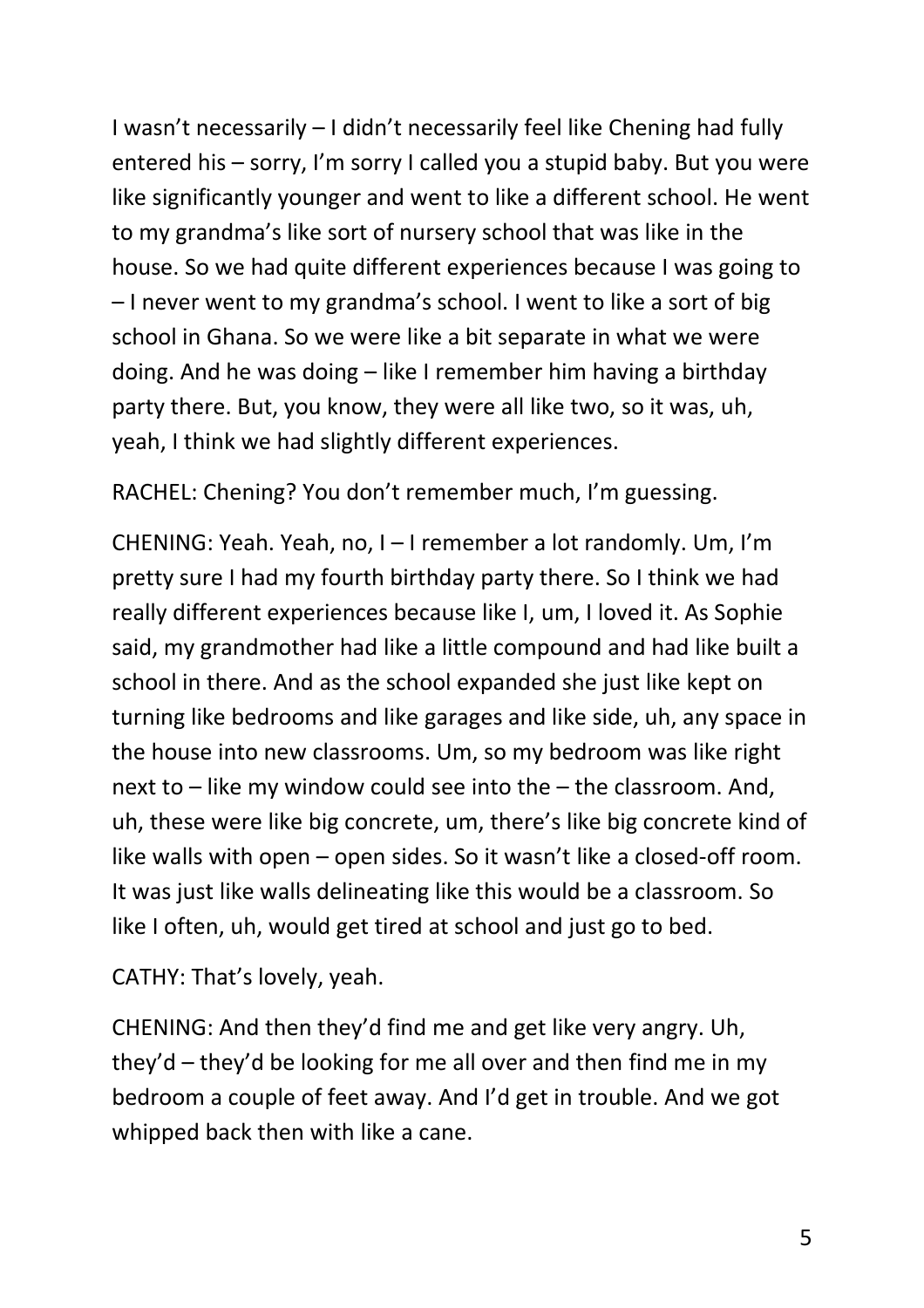RACHEL: Right.

SOPHIE: Not whipped. Like – like on your hand.

CHENING: Caned, yeah.

SOPHIE: Caned on your hand.

CHENING: Caned with a cane.

SOPHIE: Not like whipped.

CHENING: On – on the hand.

SOPHIE: I feel like you're going to really distress some people if you say that you were whipped.

CATHY: Do a disclaimer, yeah.

SOPHIE: In your grandmother's house for not being at school. Um –

CHENING: Yeah. Yeah.

SOPHIE: Yeah, like they all had little bamboo canes, all the teachers.

RACHEL: Yeah.

SOPHIE: Um, at the school. And they'd like wrap you on the – wrap you on the head if you were being naughty.

RACHEL: Right. Right.

SOPHIE: Which didn't happen to me because I went to the big school.

RACHEL: Yeah, so were you close as kids?

CHENING: In Ghana I'd say yeah. I mean like – well, actually in general I would say yes.

SOPHIE: Yeah, I would say that we were. I think like  $-1$  think like we  $$ yeah, I think we were close in Ghana. I think that now it's quite weird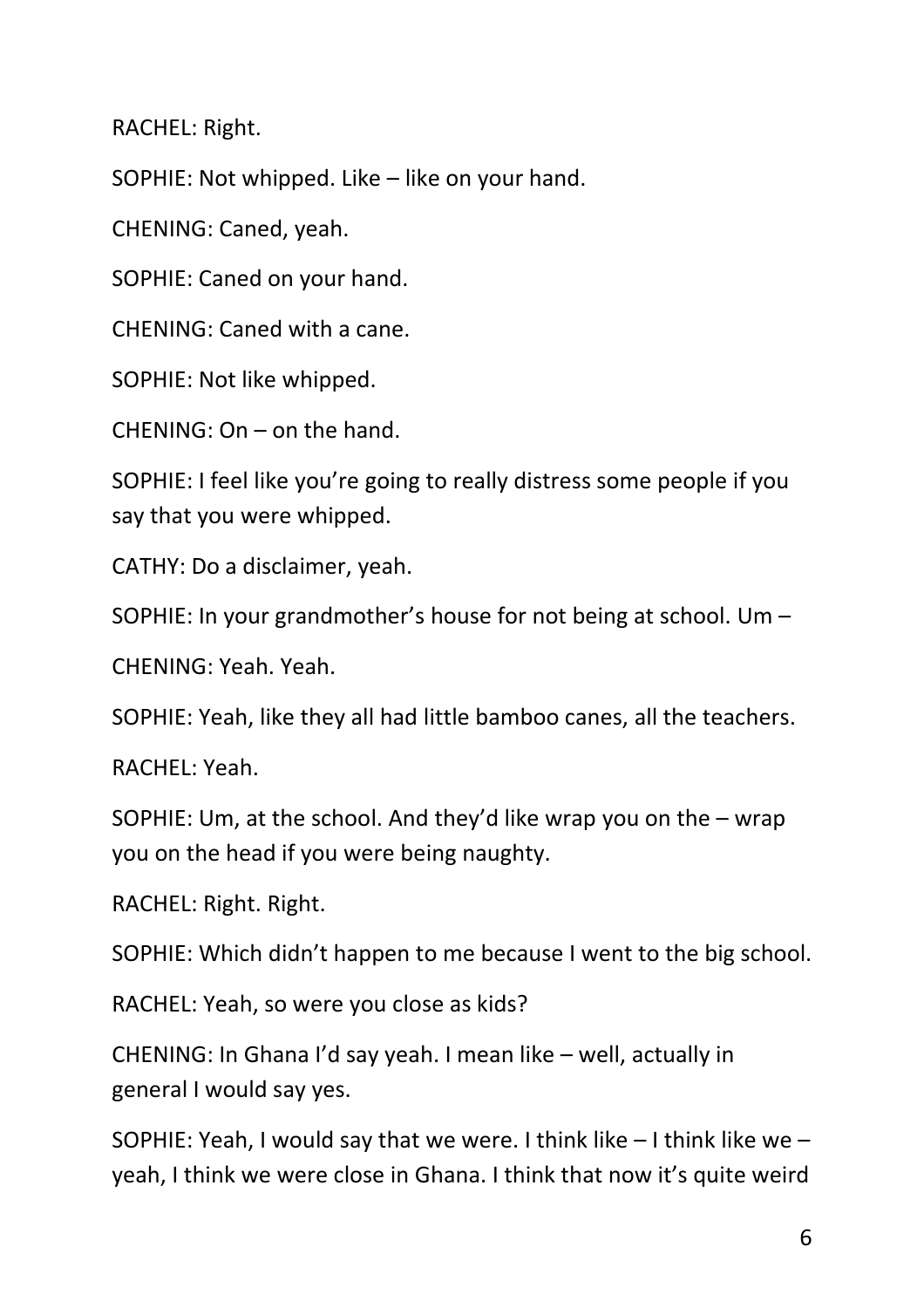because we live on different – different sides of the globe. But when we were little like it was kind of like me and my brother in Ghana and then also our parents are divorced, so like – and there's only two of us, which I think is a kind of – small-ish – small-ish family. Like compared to both our parents at least who have, uh, who are like each one of four. Um, so I think like we spent a lot of time together. I remember like making Chening play a lot of games as like the older sister. I think we did quite a lot of playing together. There was a period where I think we annoyed each other, but I do think we were always close when we were growing up.

CATHY: How did the divorce affect – because it had a profound affect on us.

SOPHIE: Yeah, like me and my brother would go off to like my dad's house, or like to where – wherever our dad was staying. And I always felt like Chening as the youngest was like, 'yeah!' Like this might not have been what happened, but I was quite a serious child, and probably quite like a neurotic child.

# CATHY: Yeah.

SOPHIE: And Chening would be like, 'cool, we get to like have ice cream or do all this stuff.' And I'd be like, 'we can't accept gifts.'

RACHEL: We had the same.

CATHY: That's exactly the same as us.

RACHEL: We had the same. I was like, 'ooh, Christmas presents, more people in the mix, ooh.'

CATHY: And I was traumatised.

SOPHIE: Yeah.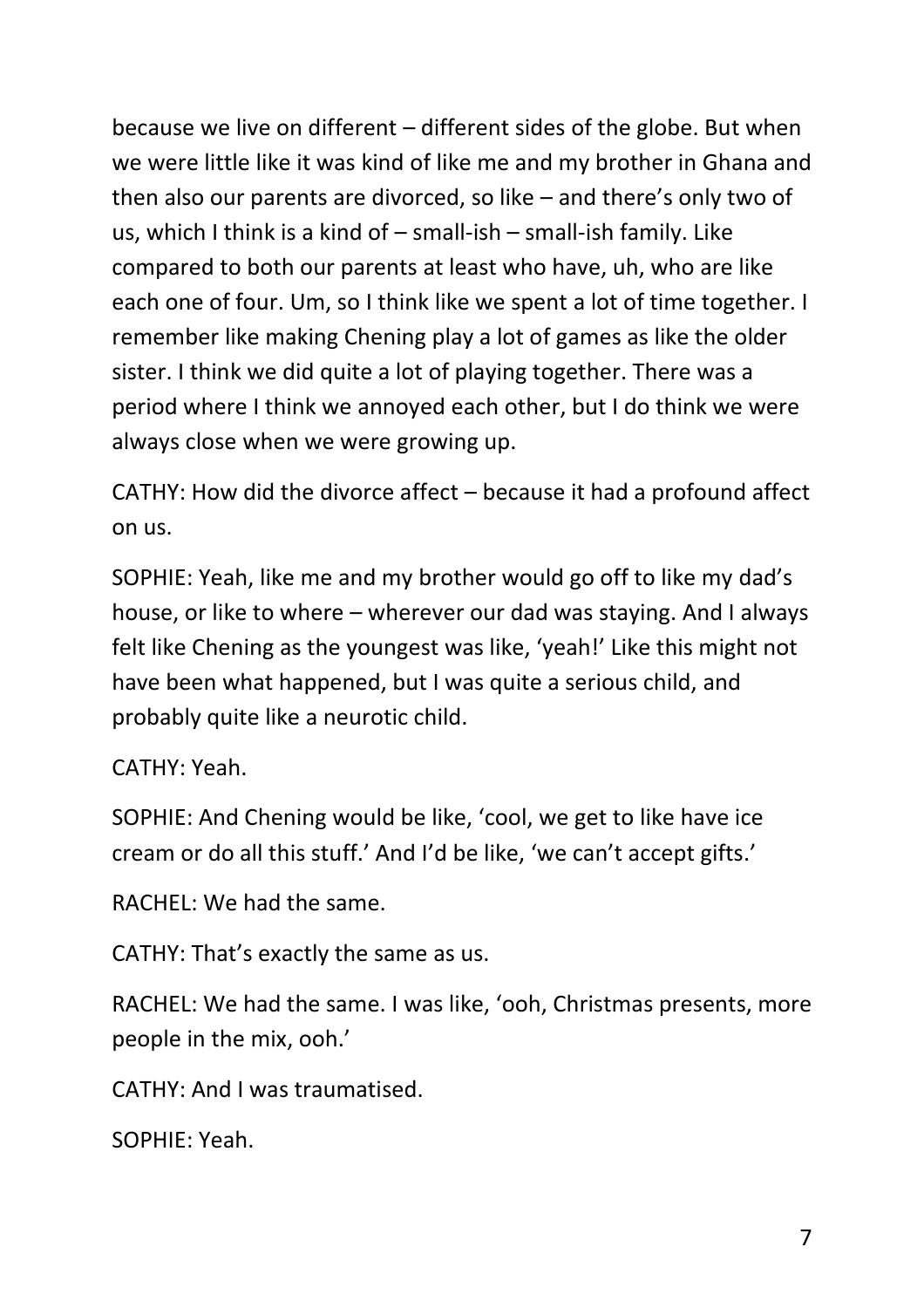RACHEL: Because I'm 18 months younger and I just didn't get it to the same degree.

CATHY: Yeah. She really didn't get it.

RACHEL: But, um, so and where did you grow up? Whereabouts in London?

SOPHIE: North London.

CHENING: North London. And then, um –

SOPHIE: Is the – the short answer.

RACHEL: No, give me the long answer. Yeah. Okay, no, right.

CHENING: Yeah, North London, High Barnet. High Barnet, uh –

SOPHIE: We lived at – we grew up mainly in High Barnet but we moved a lot before. I think we had like five different places in London we were living before we settled in High Barnet. Um, so – but it was always in North London. So we lived in Golders Green and we lived then like somewhere two roads away in Golders Green and we lived somewhere that was in like Woodside Crescent? We lived in a little flat in Woodside Crescent. We were like – yeah, just moved a bit. I don't know if you remember all of this, but –

CHENING: Yeah, I remember – I remember – we also got like a little – a little dog at, um, around the time we were moving houses all the time.

SOPHIE: Yeah yeah yeah.

CHENING: And so I kind of remember by the – the arrival of the dog, that house.

SOPHIE: Yeah.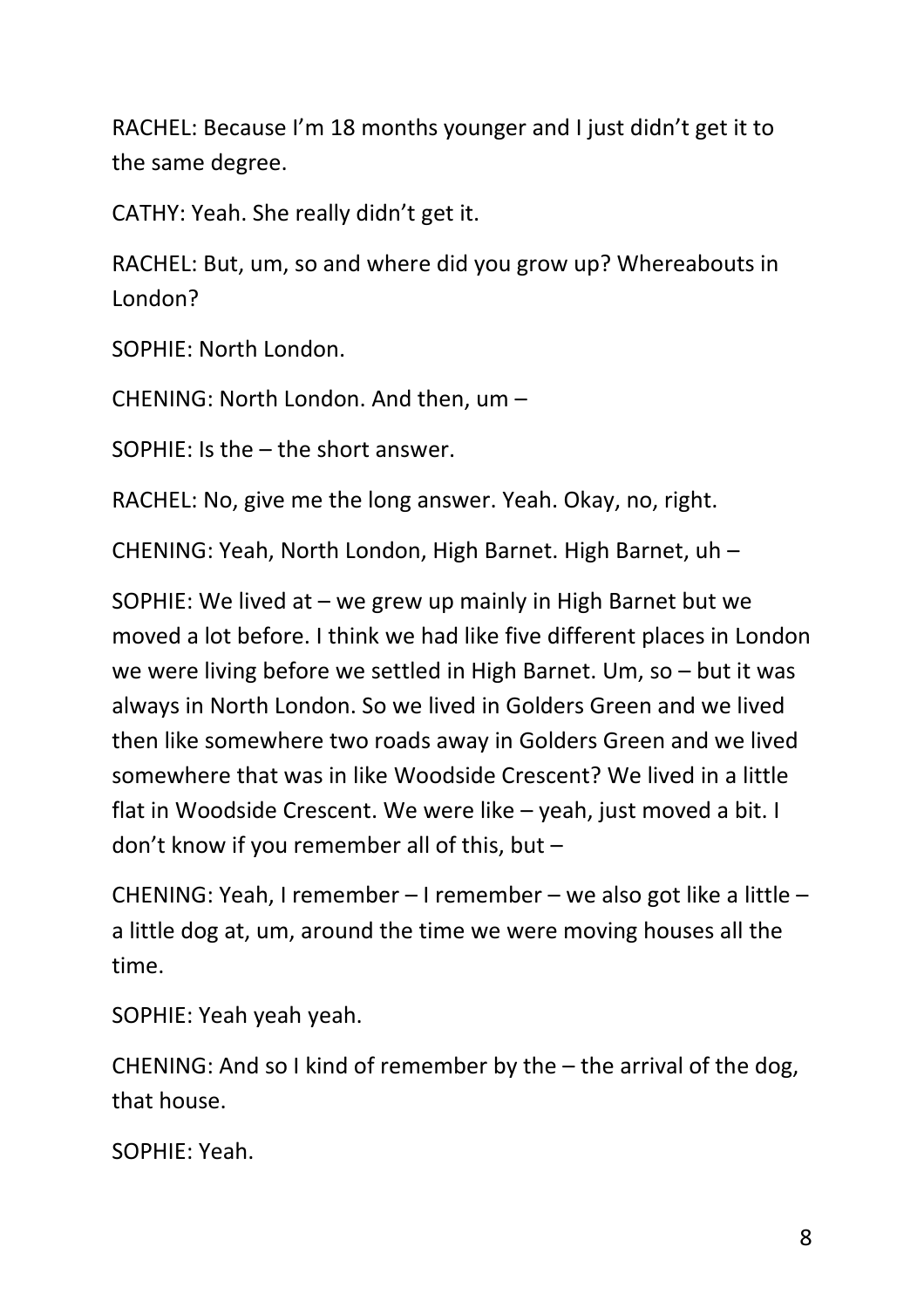RACHEL: Oh, that's nice.

SOPHIE: I remember I really wanted a dog when I was little, uh, and we finally got a dog after like a campaign of like a year to get a dog. And, uh, before we moved I remember because he like slept downstairs and I remember the first night him just crying all night. And you're meant to like – it was just like you can't go to him – like he would just weep all night, it's the saddest thing.

CATHY: We've just got one right now. We've got – it's downstairs and we've just got it and we're just going through that. It's making both of us want to jump out the window. [imitates puppy crying] It's hard.

SOPHIE: Oh, no. Aw, it's hard.

CATHY: So she might kick off any minute now, so heads up. If something starts kicking off. Yeah.

SOPHIE: Okay. 'Is someone crying in your house?'

CATHY: I know.

[Flute sounds]

RACHEL: Sophie, you were quite a bookworm. Is that right?

SOPHIE: Yeah, yeah I think that's – yeah. Probably like an understatement. Yeah. I read a lot, um, I think like family friends would have to come to the house really quietly otherwise I'd be like, 'read to me.' Um, so they'd have to like enter the house really – just to not – not let anyone know that anyone new was there to read to me. Um –

RACHEL: Did you read to Chening a lot?

CHENING: Not that I remember, no.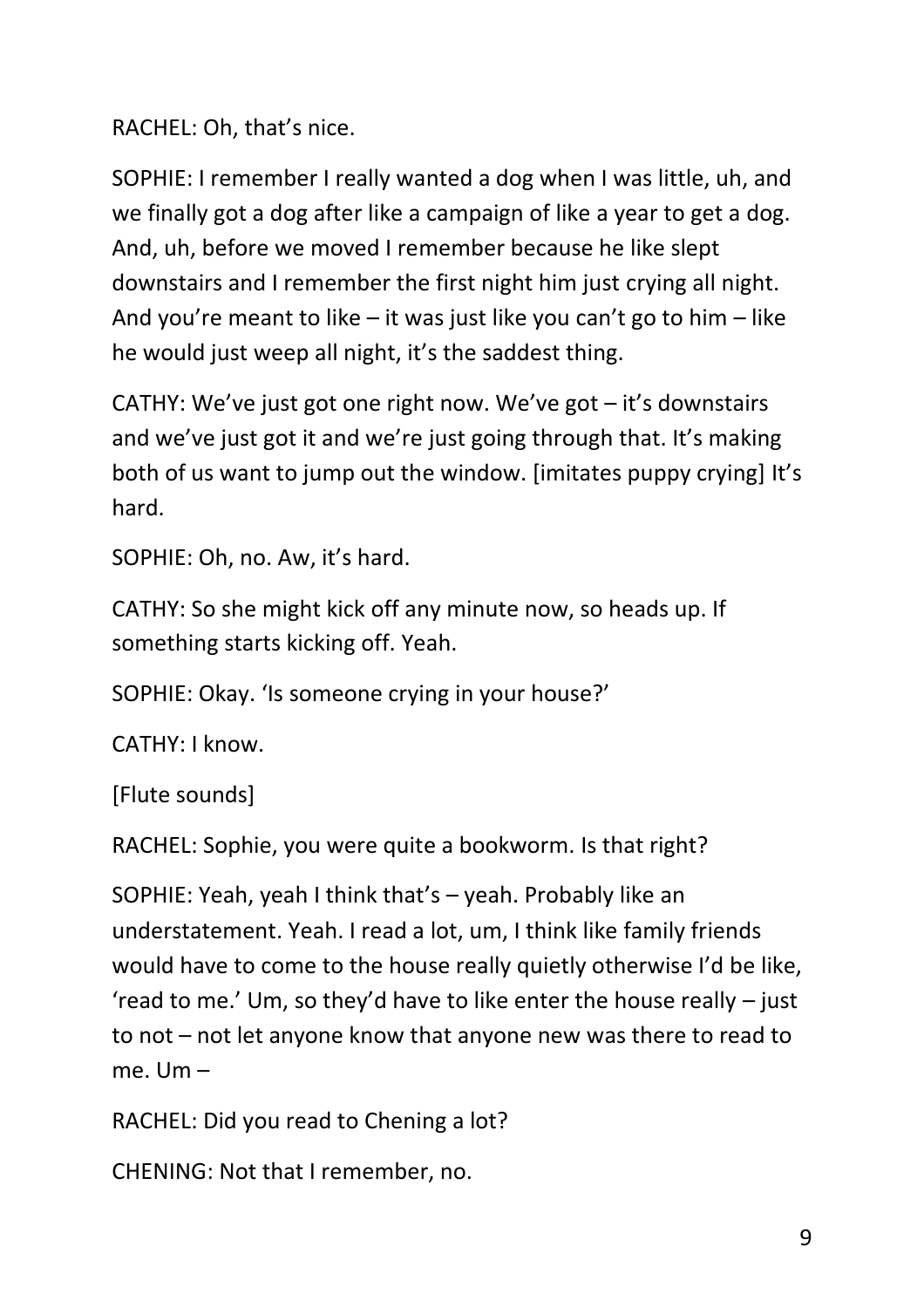SOPHIE: I don't think I ever read to Chening. I think like – the creativity was that I would make up games for us to play.

## CHENING: Yeah.

SOPHIE: Like I definitely did that. But I didn't read to him, because he like knew how to read. I wasn't going to read to him.

## RACHEL: Okay.

CATHY: But did you find him irritating then? If you were sort of a quiet introverted – and you had this – this three years younger thing there. Did that drive you nuts?

SOPHIE: Um, did it drive – I think like we did have like some quite big fights. I remember once – I can't remember quite what happened. I think I like whacked you one day. This was like a big – like big fight. Like I was just like, he was being really irritating and I sort of whacked him, which wasn't really appropriate. Then he deleted all of the stuff – all of the shows I had saved on Sky Plus.

CATHY: That's horrible.

SOPHIE: Like I'd like clubbed him on the back of the head. All the shows that had been like recorded. And he sort of deleted them in this sort of like terrorist act, which I thought was like –

CHENING: No more of 'That 70's Show' or whatever.

SOPHIE: No more 'That 70's Show'. But that was really shooting himself in the foot. Because we used to both really enjoy those shows. And like sing along to lots of them.

RACHEL: So why did you do it, Chening?

SOPHIE: And you just like sort of Kamikazi – yeah, why did you do it?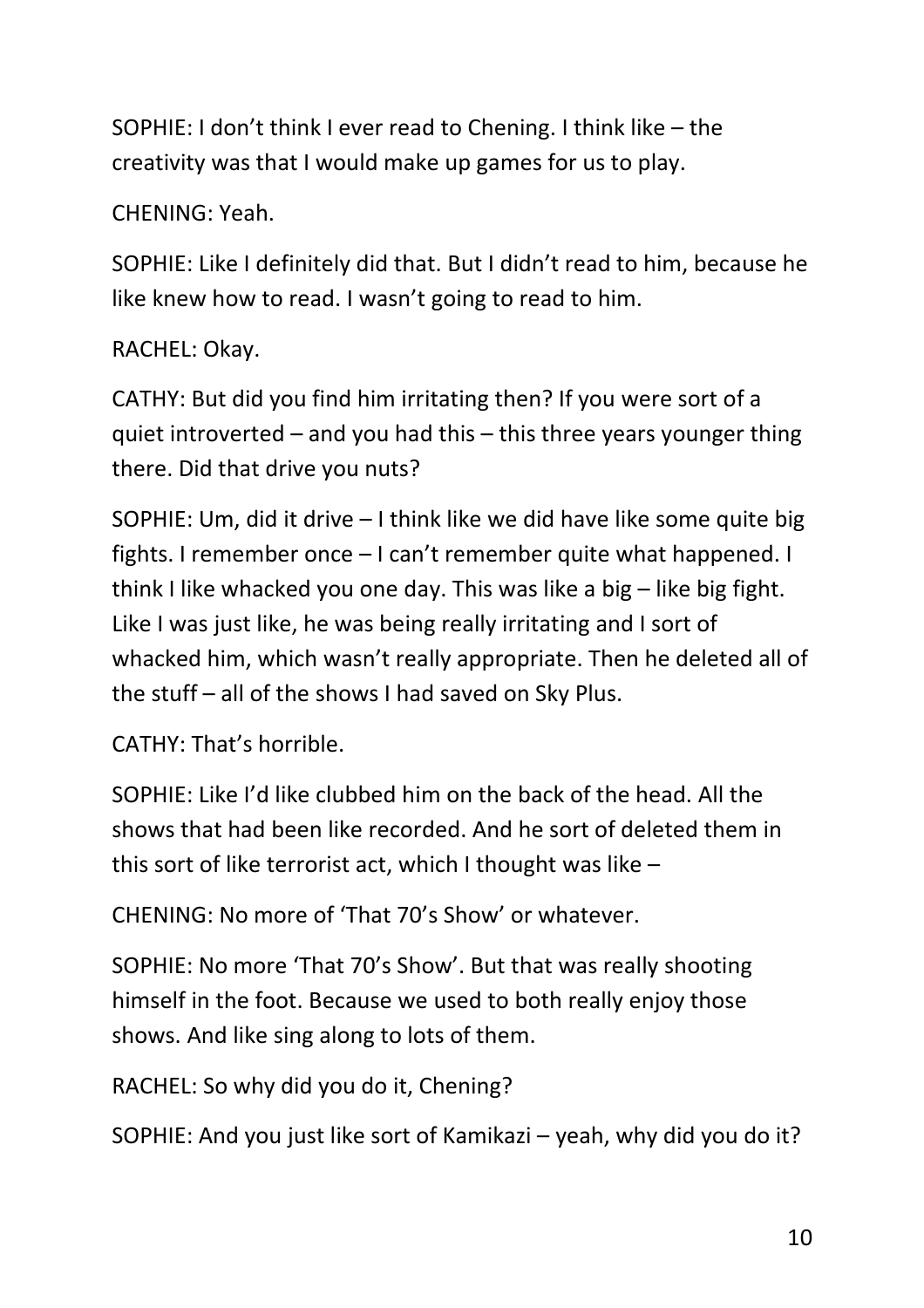CHENING: Oh, well – okay. Um, uh, I don't remember. I was obviously angry that she had hit me. And I wanted to – I wanted to strike back where it would hurt and it felt like the recorded – the recorded shows were the place to strike. And I also remember, uh, I'm not sure when this happened. But she definitely deleted  $a - a$ Futurama episode of mine. But, um, it's because she had bought me the DVD for like Christmas or – or my birthday. So she didn't want me to watch it before – before she gave me the present.

RACHEL: Ah, so –

SOPHIE: Oh, so –

CATHY: Oh, there was a reason. That's fair enough.

CHENING: Yeah.

SOPHIE: Okay, so I did like a really cute thing.

CATHY: Yeah.

SOPHIE: Yeah, but like – yeah.

CHENING: But like I only say that to  $-$  to kind of like describe the  $$ the reverence of the Sky Plus recorded section. Also we were running out of space. Definitely we were running out of space.

SOPHIE: You deleted everything. You deleted – yeah, but there were like four shows that you knew I really wanted. You deleted everything on there.

CHENING: But sometimes you just need to, you know, like minimalise and –

SOPHIE: No, you did it as like  $a - y$ ou did it as a vengeful thing.

CHENING: And spring cleaning.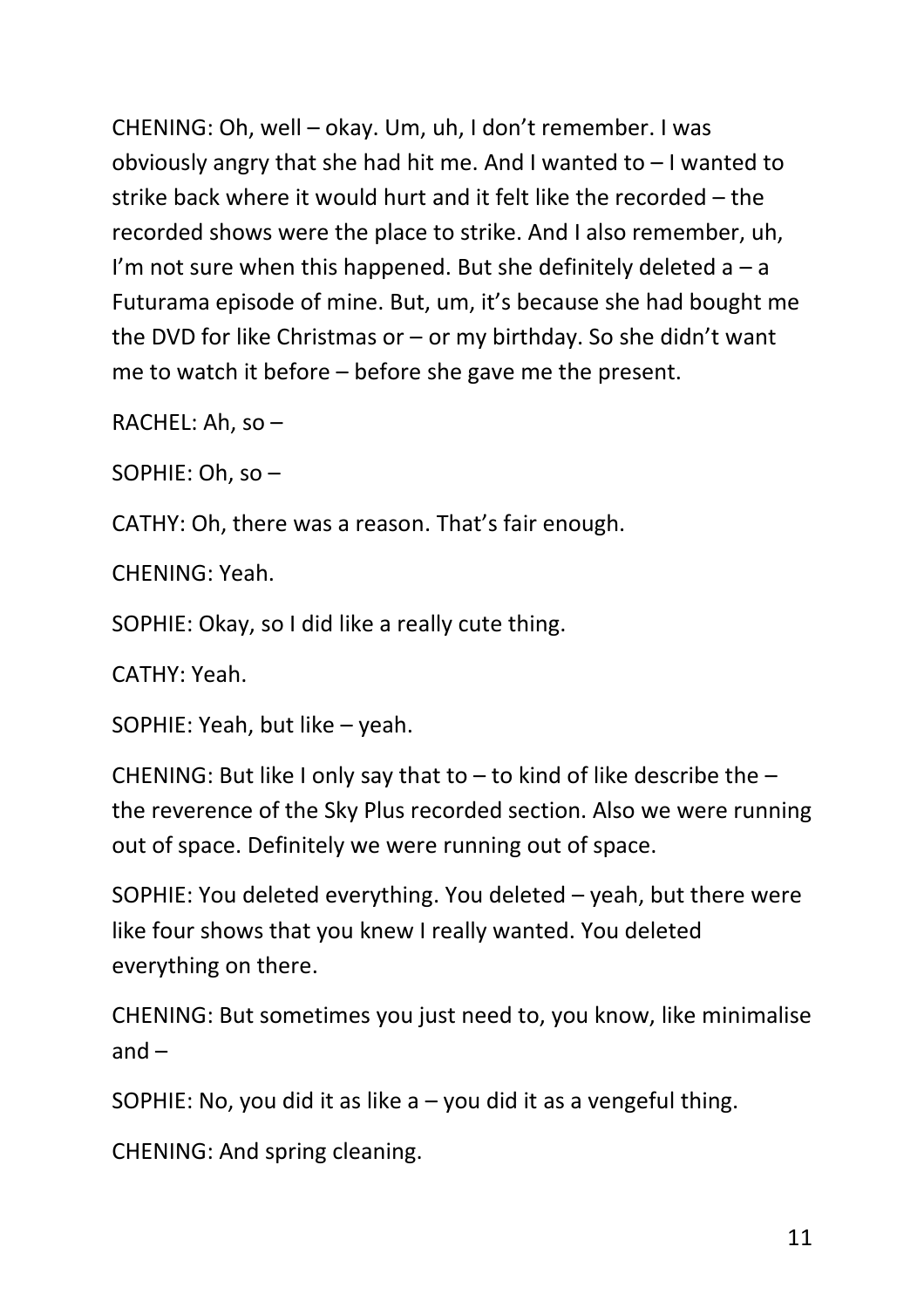SOPHIE: You weren't doing it because we were running out of space, you did it because you were pissed off. You had a like sort of weird energy like when we came back because you were waiting for me to notice.

CATHY: But you don't remember why you hit him?

SOPHIE: I think he was being like – I think he just didn't really have like any respect. I think he was like – Mum was calling us and he wouldn't come, and like he was just being like really rude and like sassy. And he was just being like – I think he was just being sassy. And I was just like, 'ugh,' just like – I just like, yeah. I think I just lost my temper, which was like – we didn't really physically – we don't – we never physically fought.

CATHY: But did you verbally fight a lot? Did you – did you ever dislike each other?

SOPHIE: I don't think we did.

CHENING: I don't think we did.

SOPHIE: Did we? No, we were like – I think we were actually mates. I think it's just that Chening got away with stuff. And also Chening would be like naughty and like – when we were much younger, Chening would be like naughty and like land me in it, and sometimes could just – in my opinion Chening could just be like off doing his own thing so it could be quite annoying. But I think I felt very protective of Chening, actually. For a lot of like my teen years.

CHENING: Yeah, and – and it's worth mentioning, um, that like we – we travelled a lot. Like whether it was like, um, with Dad or with Mum. And we would go to like a lot of family events. And I think it was very much like it was us, uh, kind of like versus everybody else.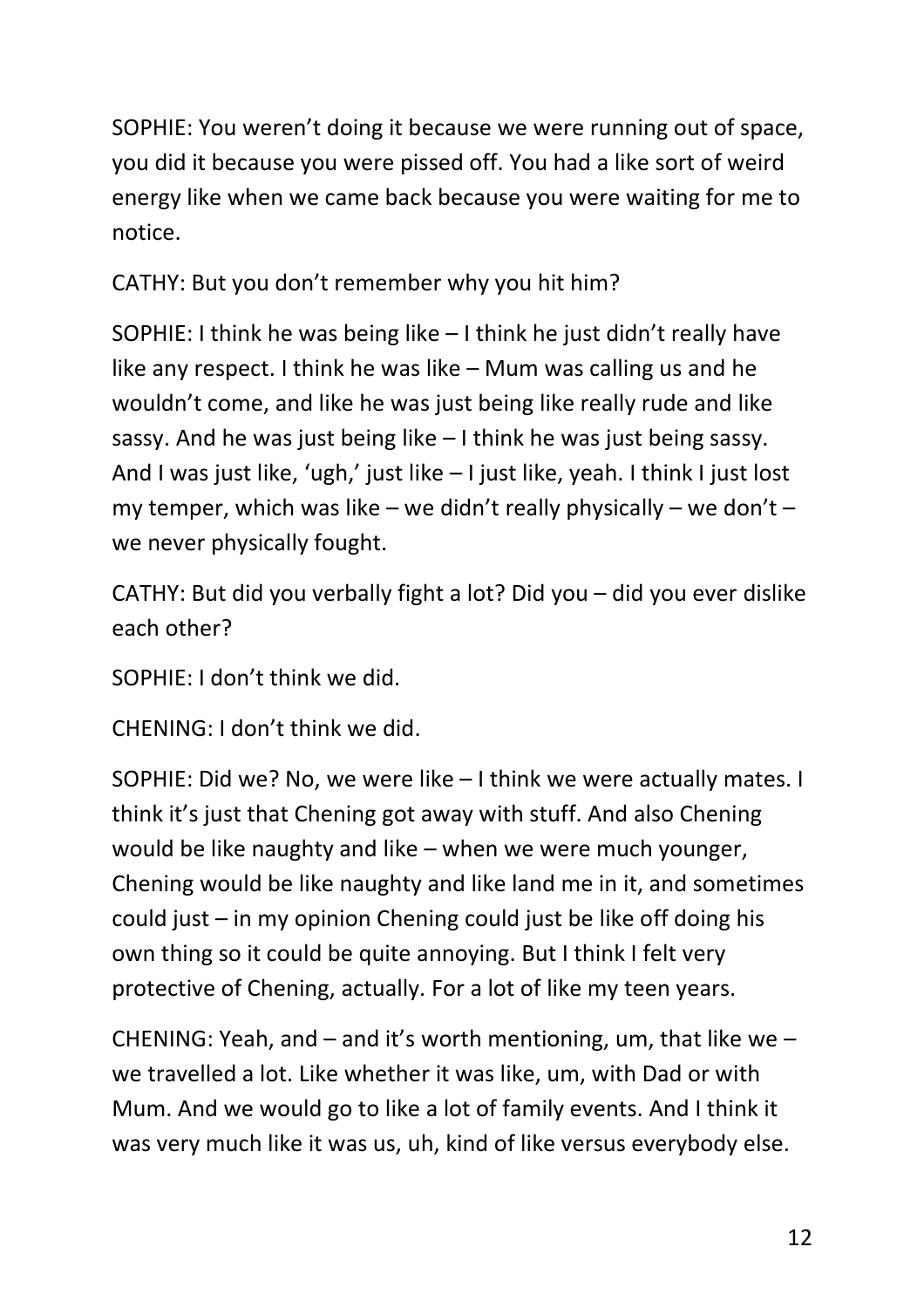SOPHIE: Yeah.

CHENING: Like we were kind of like a team. So like even, um, even for example like parties. Like we'd both be like dancing the Macarena on the dance floor like together.

```
SOPHIE: Oh, yeah, no, I –
```
CHENING: Or stuff like that. So I – I do think we were like quite a team unit. Especially when we were in, um, because we were in – growing up like all different kinds of situations. Like our dad moved to like Singapore, um, we – we have like an Asian family, you know?

CATHY: Yes, I read about that. Yeah.

CHENING: Now. So there's just tons of different, weird situations that you have to adapt or just weird places. And so I think, uh, that also like brought us together.

RACHEL: Yeah, having each other when you're facing those – all those different scenarios. Definitely.

CATHY: Can you describe each other? Sophie, describe Chening.

SOPHIE: Um, I would say that Chening is really charming and creative and like sunny. Um, and I would say that he's quite like practical and hands-on, uh, but a bit scatty. Not scatty, like a bit like big idea maybe. Like maybe not like super into like the detail. Like he's not as like self-conscious as me. Not to make it about me. Um, yeah. I'd say he's like a happy person.

CHENING: Yeah, I'll take that.

CATHY: Okay.

RACHEL: Chening, how would you describe Sophie?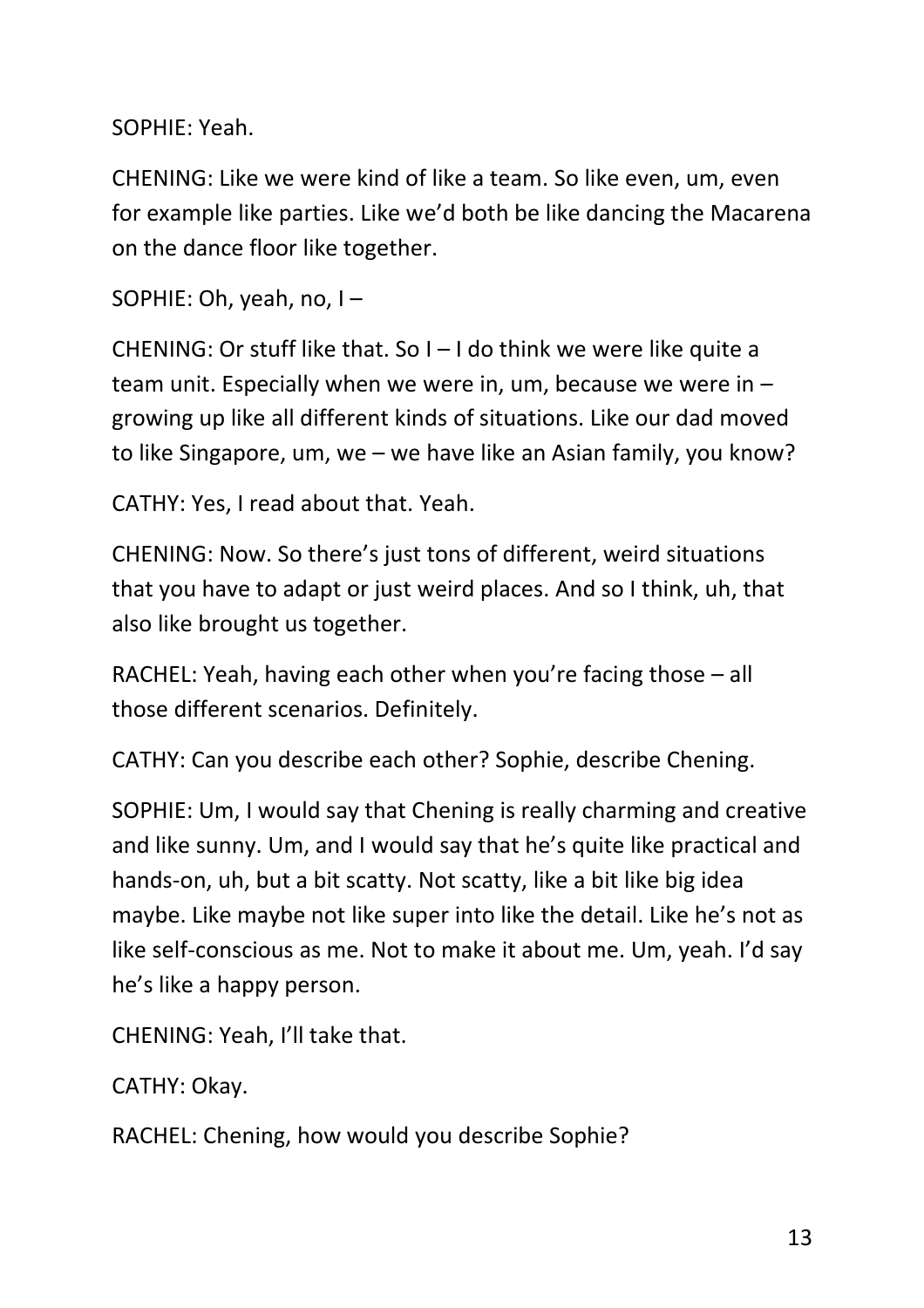CHENING: Uh, so I'd say very clever, very good at public speaking. Or like very good at like presenting or, uh, I think it makes a lot of sense that she went into stand-up comedy, um, I think like she has, uh, I don't know if there's a word for it. Let's see, cucumber. I don't know if there's a word for it. But, um, uh, she has  $a -$ 

SOPHIE: Articulate? Amazing? Uh –

CHENING: No, but it's more – it's captivating, let's say. Captivating as a – as a presenter.

SOPHIE: Oh my god.

CHENING: And charismatic. She's very funny. Um, she's also – I don't know if this is a good thing, but – but like – I'll try and put a – like a nice spin on it.

SOPHIE: Wow.

CHENING: I think – I think she – she's very caring and like very protective. And, um, I think she probably maybe gets into her own head, um, about things that she shouldn't really like be worried about. Um, but I don't really have anything bad to say. I've got a lot of love for my sister.

CATHY: Do you mean she obsesses over things? She obsesses over things that she shouldn't obsess over?

CHENING: I – probably, but it's more – it's – yeah, I don't know. It's like – it's more – she mentioned that I'm kind of like a happy person. Um, and sometimes I think she has worries that like just don't  $-$  just don't enter my mind, right? Like, um, one thing was like we were trying to arrange what we're going to do for Christmas. I went up to South Africa to end up seeing Dad, and then, um, last minute I was like, 'Sophie, like Mum's going to be fine. She's going with her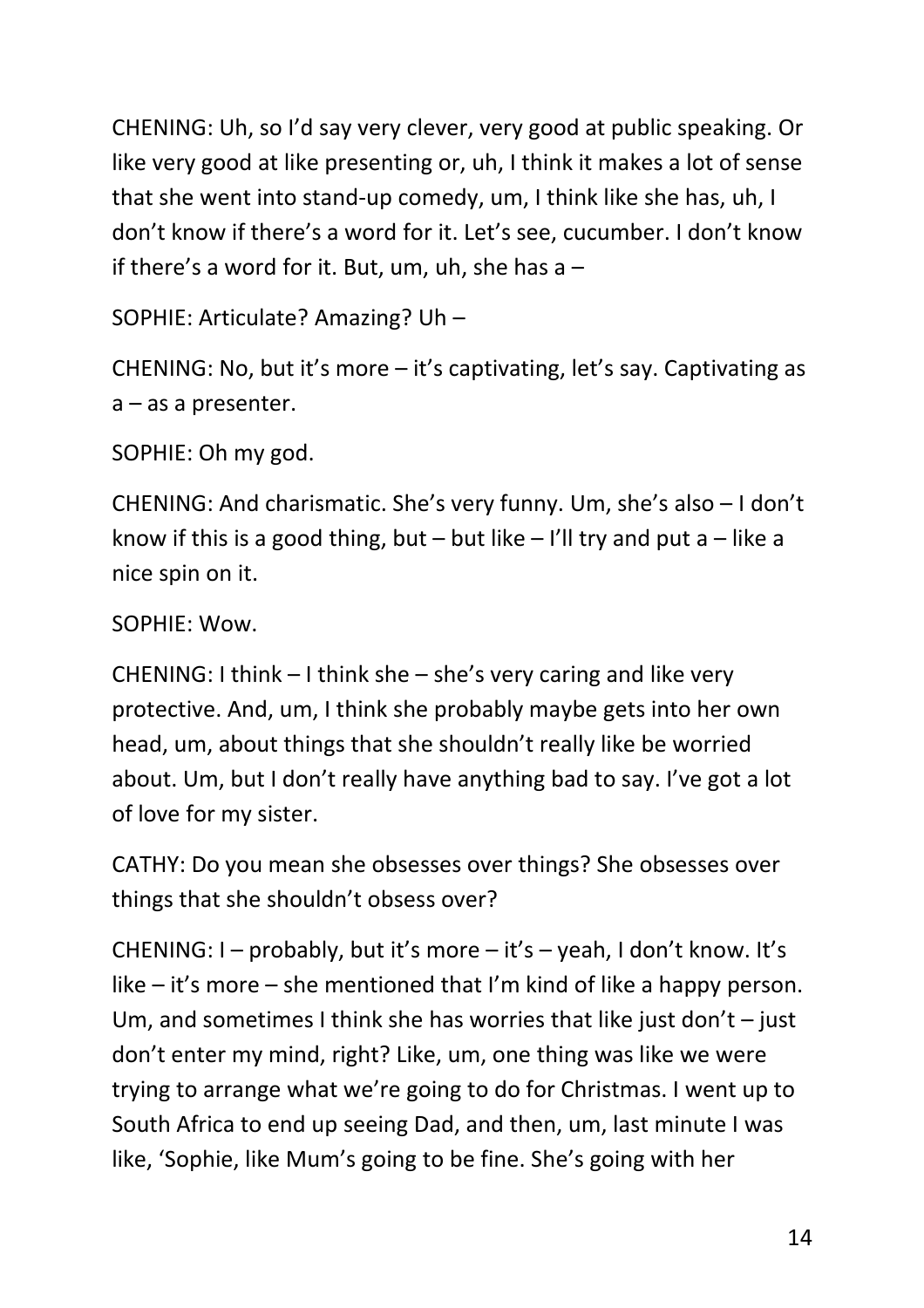friends. You should just buy a ticket.' Like I don't know when it was, maybe 15 days before travel, something like that. And to me this is the bit where I'm like, 'it's just a, you know, it's just a plane ticket. Just buy it. Just come. Let's just do it, right?' Um, but I think that she was – she was kind of – and you can – you can interrupt me if I'm wrong. But she's already kind of like committed to looking after a few of our cousins and – and, um, spending some time with Mum and all of this stuff. So it was – it was kind of like in my mind it's a very – not something that should come with a lot of like, uh, complication, right? Um, but I think – I think maybe she thinks through things, uh, more deeply. Whereas sometimes I just like am like, 'hey, it would be fun, so let's do it.'

CATHY: So Sophie, if you have problems, is Chening not the person you'd phone?

SOPHIE: Um, because Chening lives in America. Because Chening was like, 'bye, I'm going to go to America.' I feel like there's not a lot of immediate stuff that he can do.

# CATHY: Yeah.

SOPHIE: And because I feel like my role is like a – as the older sister, I think I'm not used to like sharing stuff with him. Like I wouldn't talk to him about like sex or like partners or like stuff like that. Um, but I did come out to him first, uh, in terms of my family.

## CATHY: Yeah.

SOPHIE: Which was really nice because he was just sort of like, 'cool.' It was like he was just sort of like very chill about it. I didn't expect that he would have like a bad reaction to it, but, um, I think I – I think I did do like when I was a kid a lot of like, 'I'm got to carry like the weight of everything on my shoulders and I've got to protect my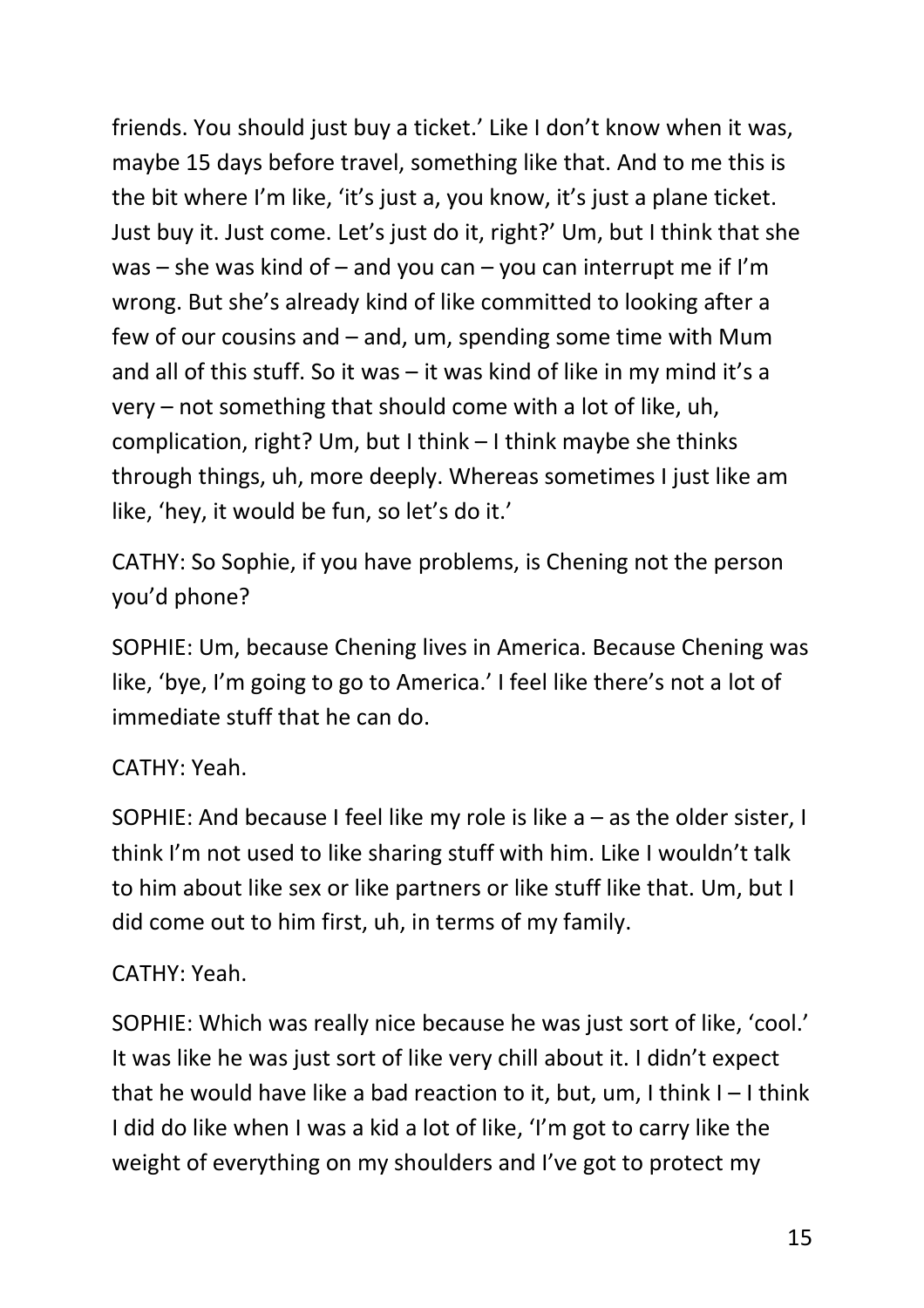little brother and I've got to sort everything out.' So I wouldn't like confide in him the way that I would a friend.

# CATHY: Yeah.

SOPHIE: A trash friend. But um, yeah. I – I really appreciated that. And like I think if there was anything – I think we're trying to like check in about stuff that's like important now. Um, because I think you can kind of get caught up in like what your role is in like the family or like the unit. And then when that like context is taken away, you're just like, 'oh, I just really miss and like this person. I really like spending time with my brother. I'm going to miss him.'

CATHY: And Chening, you wouldn't phone Sophie because you don't have any problems? That's what I'm guessing. Because it just seems he just doesn't have any issues.

[Flute sounds]

CATHY: Did you share the same taste in television and music? And is that all the stuff that kind of bonded you? Television definitely.

CHENING: I inherited her iTunes library, um, so –

CATHY: Nice. Nice.

SOPHIE: Did you? I'm so sorry.

CHENING: Yes. Yeah, yeah. I still have the like – I still have some of them because I found an old hard drive. Like, uh, I had like all her P!nk songs. I inherited Sophie's tastes, uh, simply because like I didn't download that much on Limewire, so yeah.

SOPHIE: Yeah. I think we definitely had like the same like – we watch mostly like – there were some times where like we'd watch cartoons and I'd be like – like stuff like 'Courage the Cowardly Dog', I was like,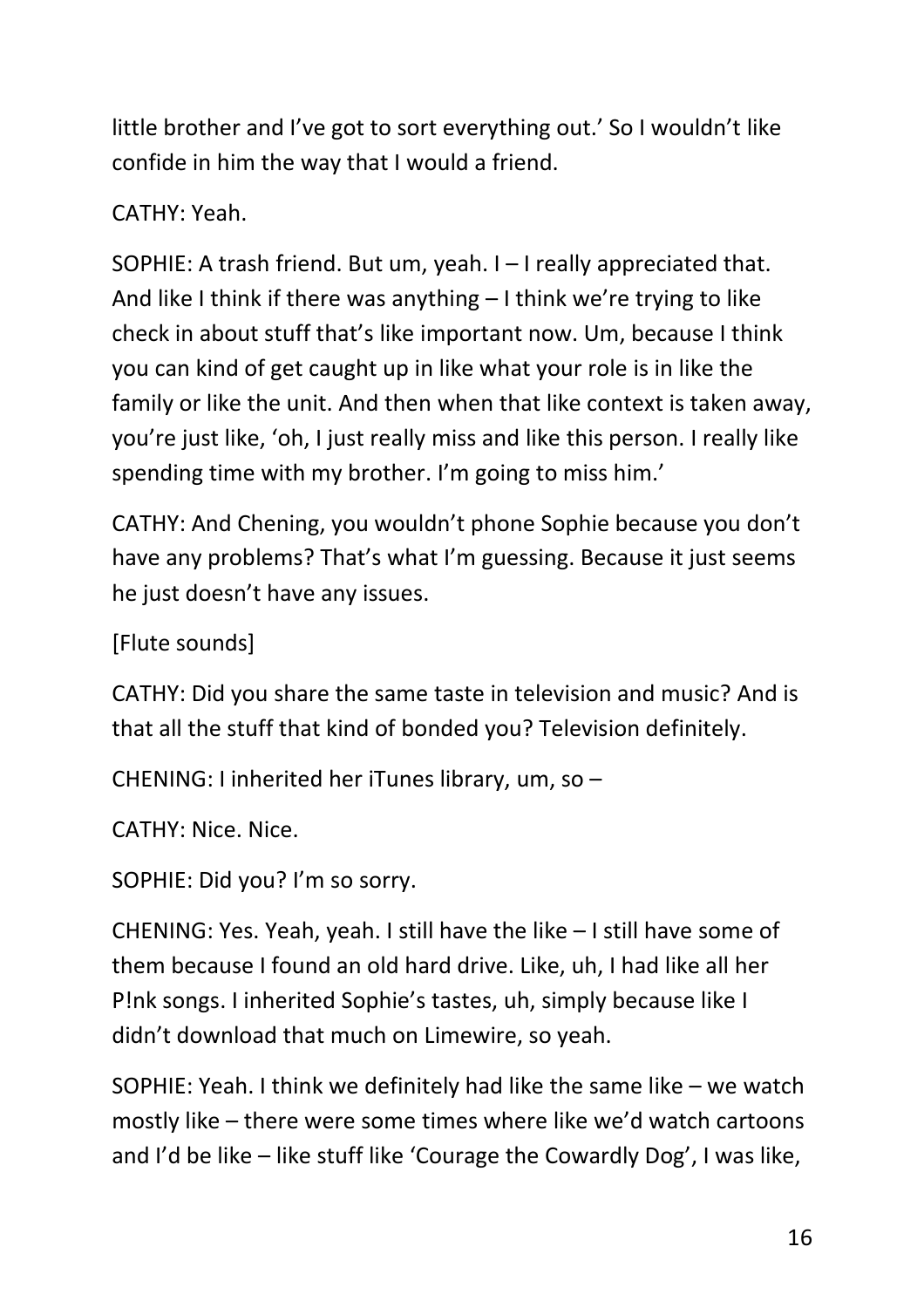'what is this trash?' Or like 'Ed Edd & Eddy', I was like, 'this is not good.' But we really liked, um, 'Cow and Chicken,' which is also about a brother and a sister. I think the sister is actually meant to be younger but she's physically bigger because she's a cow. It's a very good, uh, family comedy. Um, we like watched like loads of – we watched like, um, Dylan Moran. Didn't we watch that together?

CHENING: Yeah.

SOPHIE: We watched Dylan Moran together, we watched 'Blackbirds' together, uh, we watched 'Green Wing' together I'm pretty sure.

CHENING: That was great.

CATHY: That's amazing.

SOPHIE: So I feel like we had like a similar comedy sort of like taste. Watched probably a lot of the same shows, um, would quote things to each other. And I feel like, um, there was a text that I sent you a while ago. And also we hadn't spoken  $-$  it's like a  $-$  it's like a tweet or a meme where it's just like an astronaut lands and, um, like it's like astronaut lands at NASA, do you remember it?

CHENING: Yeah, yeah.

SOPHIE: He gets out of the spaceship and he's like, 'the moon's haunted.' And the NASA guy's like, 'what?' And the guy just like loads a gun and gets back in the spaceship and is like, 'the moon's haunted.'

CHENING: Yeah.

SOPHIE: Um, and that – I showed to other people and they do not find it as funny as I and Chening had. It's the first time I'm actually crying thinking about it.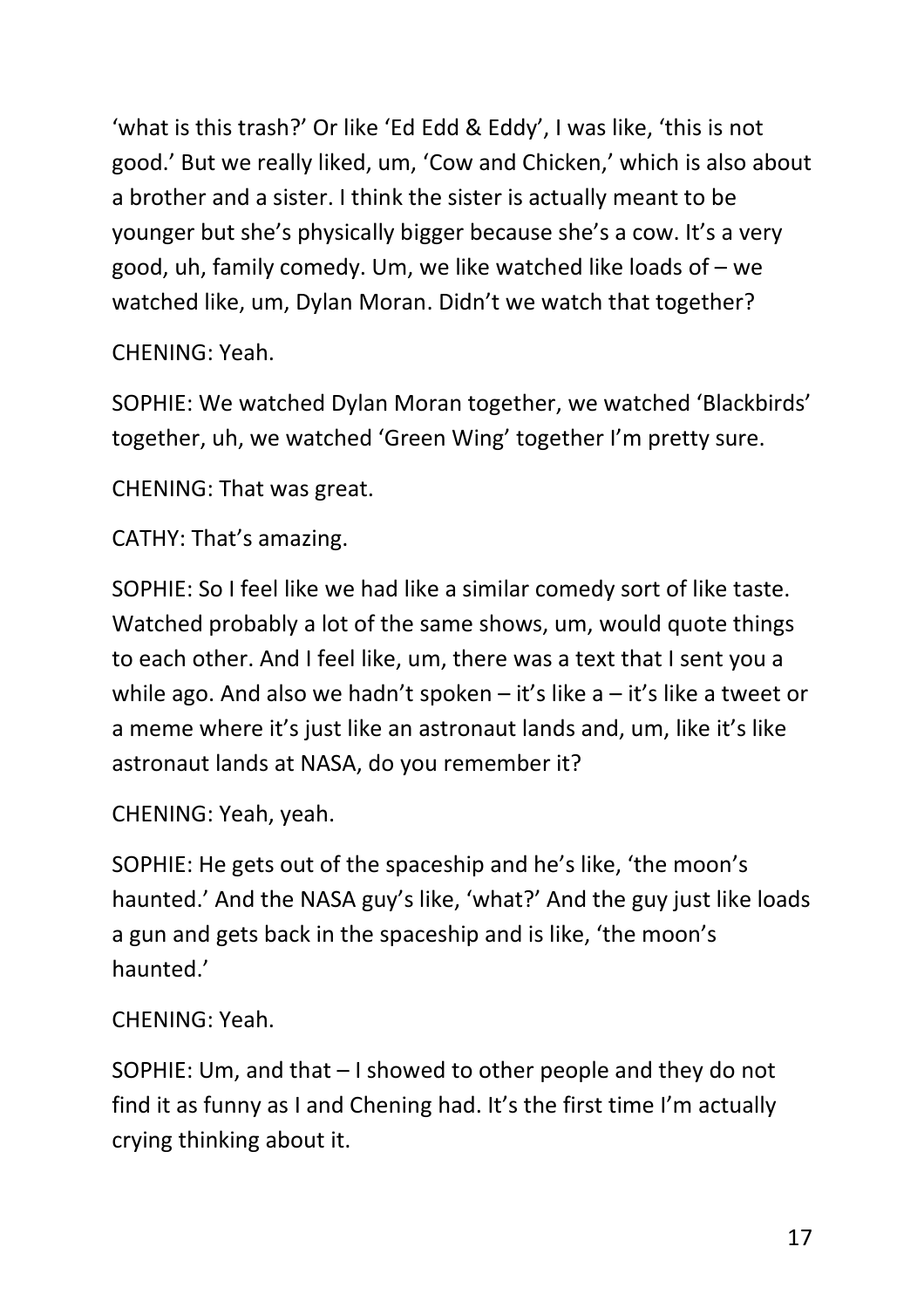CHENING: Yeah.

SOPHIE: Um, but I think – um, and I probably described it very badly. But I think we do have a very similar sense of humour, yeah.

CHENING: I think that we, especially when we're together, there's kind of like a different plane that we're on. Like plane of existence, um, where like I think because of all the games that Sophie created, uh, when we were younger. Like imaginary games, we – we can kind of like just go into these kind of like very weird, um, imaginary situations or like a certain sort of like joke or humour, um, that other people, it would just be like – go straight over their head. Like, 'what are they talking about?'

CATHY: What is the imaginary game? Can you give us an example because I don't – do you mean you'd set up a scenario and say, 'you are a certain character'? Or –

CHENING: It might be something like an equivalent of like, 'don't touch the floor because the floor is lava.' That sort of thing.

RACHEL: Right.

CATHY: Yes. Yeah. Yeah, I see.

CHENING: Like making up a situation like that.

CATHY: Yeah.

CHENING: But it could also be – it could also be like – the last time we were in Ghana, uh, and my girlfriend came, um, we just kind of like started improvising this song, um, and –

SOPHIE: Oh yeah, I think we did that a lot.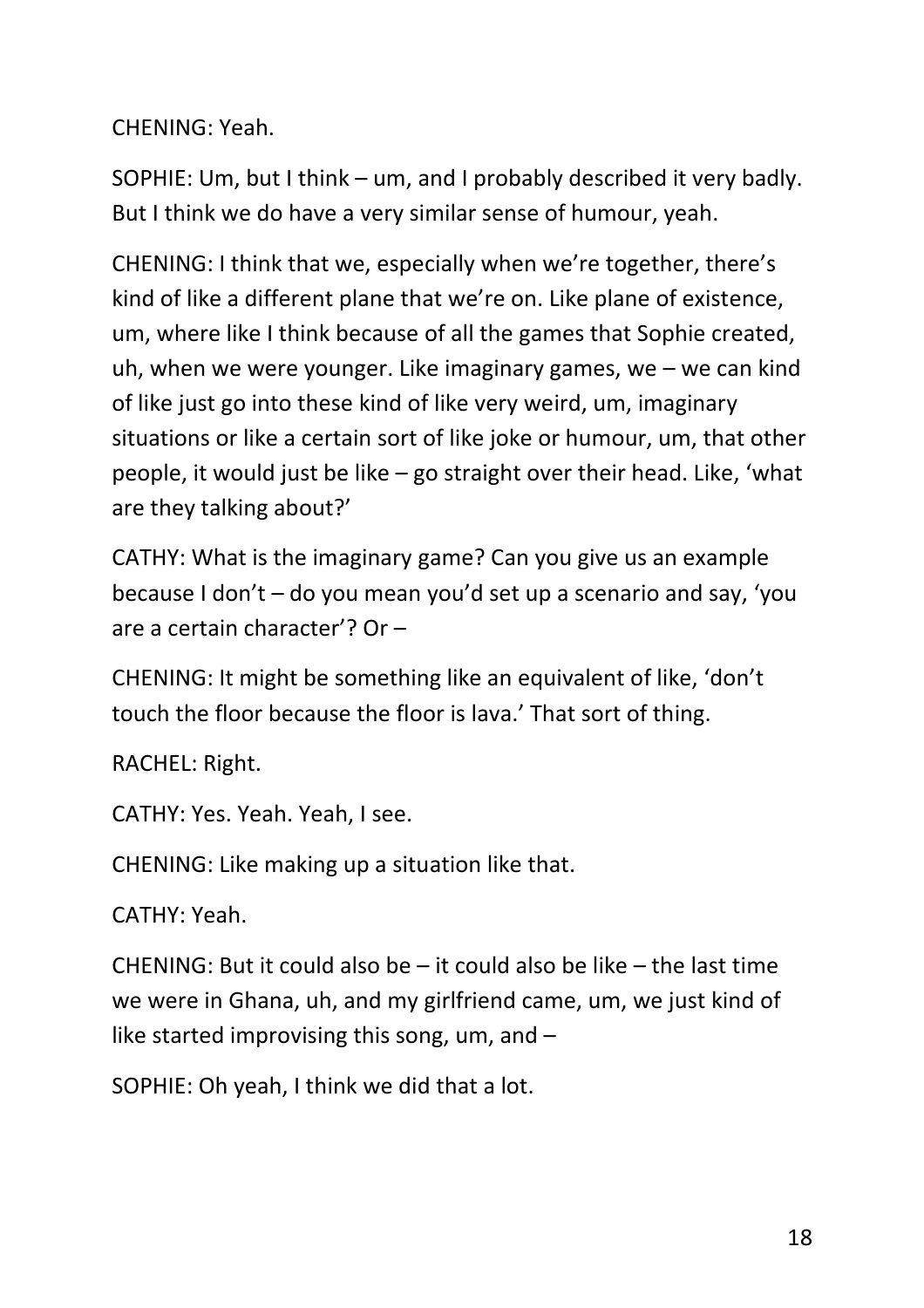CHENING: Yeah, so we would like kind of like go into these improv kind of like scenarios or, uh, we had improvised a song which my girlfriend found like very very very annoying, um, and –

[All laugh]

RACHEL: I thought you were going to say she found very very funny.

CATHY: Moving. I thought moving.

CHENING: Oh, no, no. She was not – went like,

'shalalalalalalalalalala,' right? And so there are lots of verses that always ended in like her singing, 'shalalalalalalala,' um, which would get on her nerves. And at the end of the song, uh, we said like, she lost her voice and she would never sing the song again. And then right after that the next verse was like, 'she'll never sing shalalalalalalalalala.' [All laugh]

RACHEL: Okay.

SOPHIE: Yeah, yeah.

CHENING: And so it's like – I don't know, there's loads of things that like we can just go into and find really funny that I think, um, other people –

CATHY: So you laugh a lot together. When you were kids you laughed a lot.

SOPHIE: Yeah.

CHENING: I think so.

SOPHIE: Yeah.

CATHY: Yeah, that's amazing.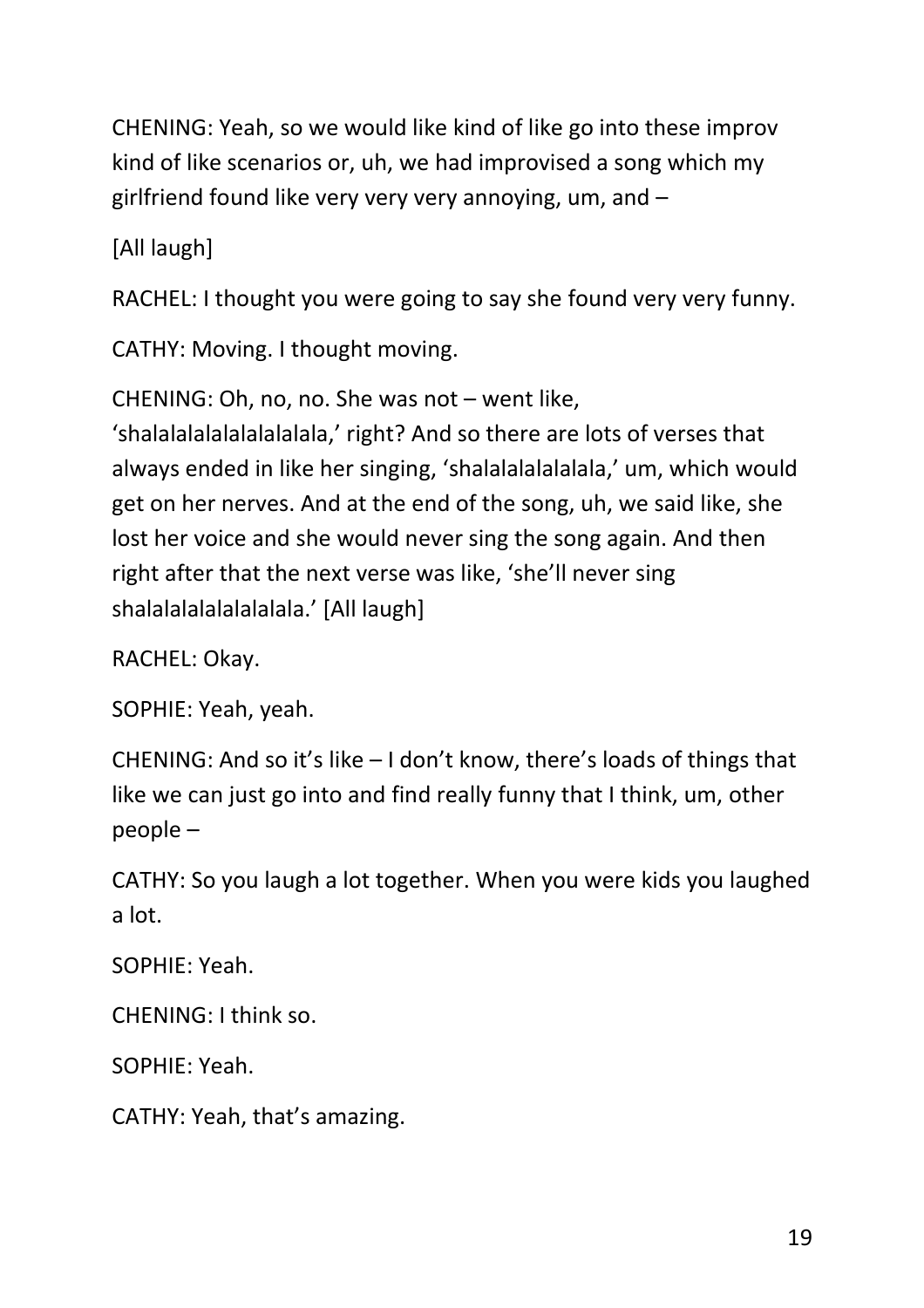SOPHIE: And I think there are things which are like probably quotes. Like I – whenever I – like if I think of you and I think of you together I imagine you saying like, 'fresh.' I think you don't think you're aware of it.

CHENING: I remember we had like a lot of quotes from this cartoon called like – was it like – it was about spies. 'Spy Groove?'

SOPHIE: Oh, 'Totally Spies.' Agent number one. And I'm agent number two.

CHENING: Yeah.

SOPHIE: We're spies, yeah. Yeah.

CHENING: Right. Yeah, exactly. So I don't know. We have a lot of inreferences that the listeners of your podcasts might not be –

CATHY: Yeah.

RACHEL: So – so Chening, and what you just said – Chening, you weren't – you're not surprised then that Sophie's ended up in comedy?

CHENING: No. No, uh, I – I think, yeah, I'm not surprised. I'm not surprised at all that she went into some form of like, um, theatre. And she did like a lot of that in school. So she did, um, they had like a comedy show.

SOPHIE: Yeah, like the sixth form did like  $a - y$ eah.

CHENING: She did a bunch of that.

SOPHIE: Yeah.

CHENING: I think she basically wrote it. Um, I think she's always been into it, um, I wasn't sure because then like I don't know if the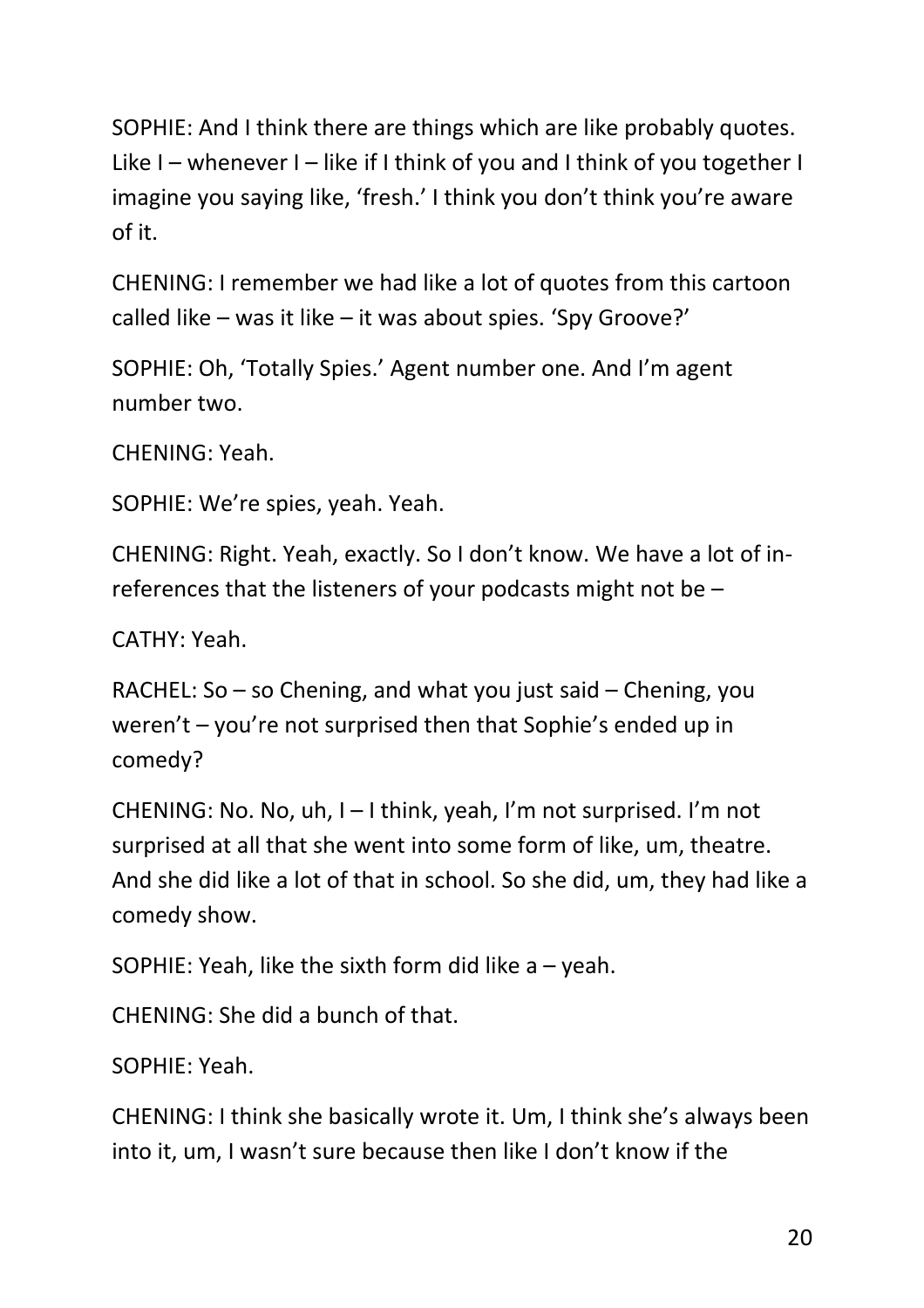traditional path is to go to Oxbridge and then do comedy, um, but it doesn't surprise me.

SOPHIE: Sadly I think that is a quite traditional –

RACHEL: Yeah, it is quite – yeah.

CATHY: Quite traditional, I was going to say.

SOPHIE: Yeah, quite a traditional path.

CATHY: And Sophie, has Chening ended up doing – because Chening, you're in tech, aren't you? Which just could mean anything.

CHENING: I'm in tech, yeah.

CATHY: Yeah.

CHENING: Uh, I, uh, I basically do software development, um, but recently I left my job doing cyber-security and I'm now building a local produce delivery service in Detroit.

## CATHY: Nice.

CHENING: Um, which is tangentially tech-related because I'm building all the tech platform for it. But it's – it's more about, uh, food. Good food access. Yeah.

CATHY: Sophie, did you know he was going to end up in tech? Was he just that kind of kid?

SOPHIE: No, he was actually always cooking. He was always like – he was just always really inventive and always really creative. And like he would never wash up, which like would annoy me. Like but he'd always just like make amazing things. And we were always like in charge of making Christmas dinner. Like when we made Christmas dinner it's like Chening would make like a two, like a three day like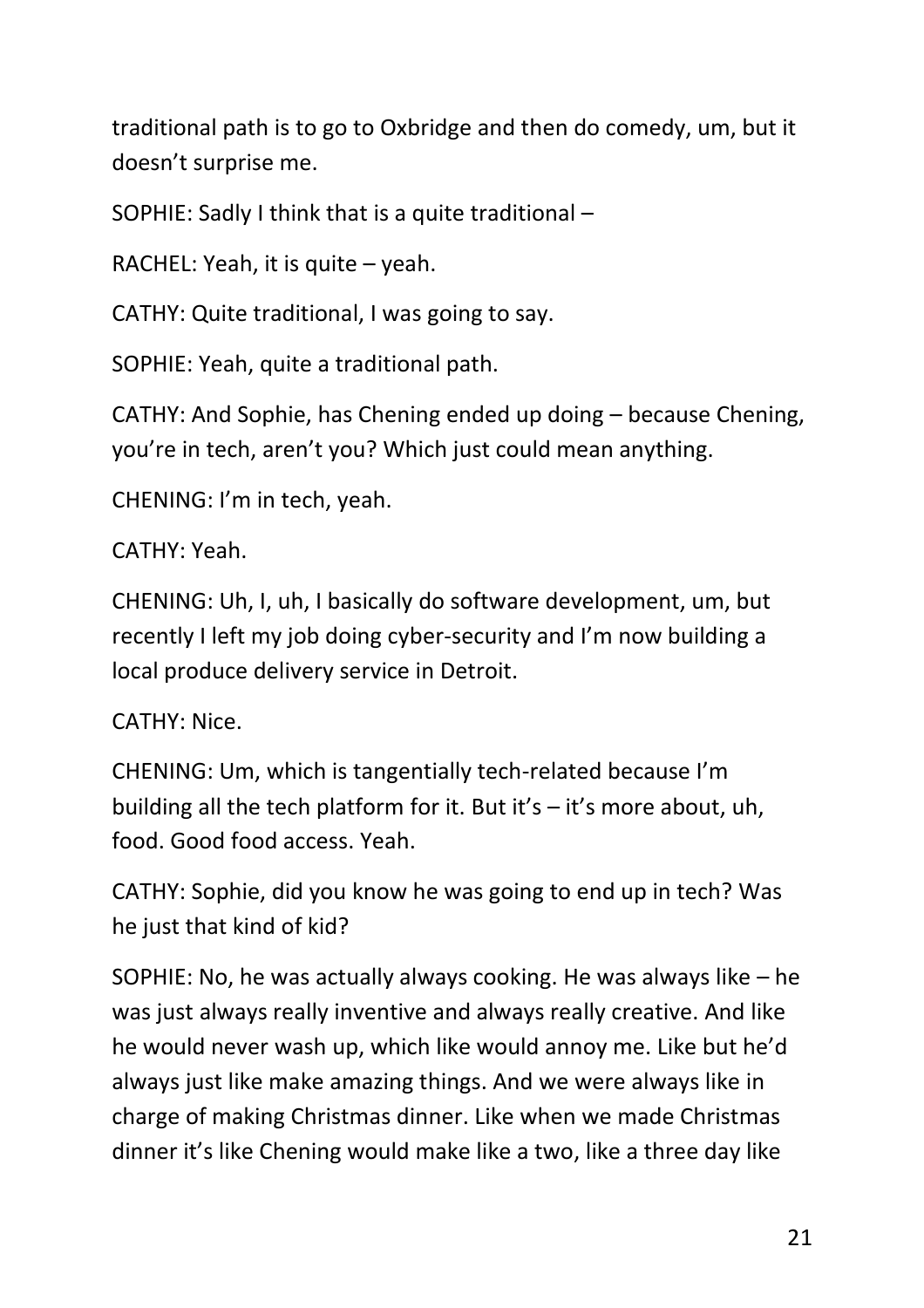Peking duck. Or like he made like croissants with like Mars Bars in them. And once he tried to like use a like syringe to like inject an egg so that you could inject  $-$  like you could take out the inside of the egg and then like spice it and put it back in and cook it.

## CATHY: What?

SOPHIE: Which I think ended up being disgusting. Um, but it's still really cool.

CHENING: Yeah. I'm flattered you remember that though.

SOPHIE: No, I remember all this stuff. And then you made like  $a - y$ ou like – we went away with some of our like aunties for Christmas once. And he made like a crepe Suzette with like mango like which was amazing. And like he always knew – you knew how to make – like I never learned how to make pancakes because Chening always knew how to make pancakes.

## CATHY: Yeah.

SOPHIE: So yeah, he's just like an amazing cook. And like just basically like very Willy Wonka-y in the kitchen. You once – you sent me soup at uni.

CHENING: Yeah. Yeah.

SOPHIE: I said I was craving – I said I was craving – but the way he sent it to me, he sent me like groundnut soup, which is like a peanut soup with chicken in it and boiled plantain, and he put it in a Ziploc bag.

CATHY: No.

SOPHIE: In another Ziploc bag, froze it, put that in an envelope and posted it to me.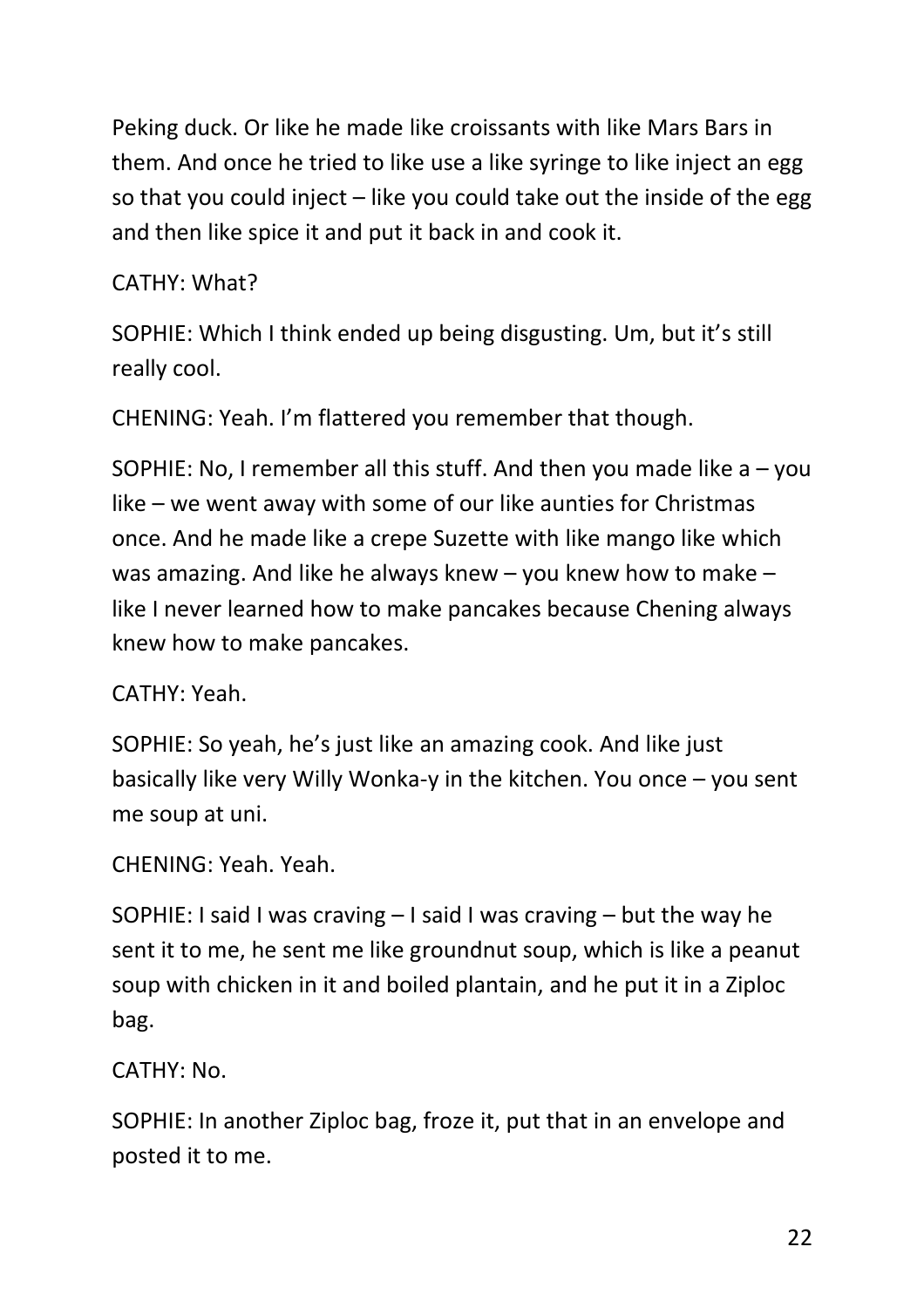CATHY: He didn't.

SOPHIE: And I got it at uni and it was like there over the weekend in my pidgeon hole.

CATHY: It was okay?

SOPHIE: Oh, it was – no, it was rancid when I got it.

CATHY: Yeah, I was going to say.

RACHEL: But that's really thoughtful. That's so lovely.

CHENING: Yeah.

SOPHIE: It is but it's obviously not going to work. It was like a frozen block of soup.

CATHY: It wasn't still a block. Oh, that's –

CHENING: I thought that if you'd got it  $-$  if you had picked it up as soon as it was delivered, um –

SOPHIE: Yeah, but I don't – like I didn't get an alert that something is there.

CHENING: Plus it's like an hour away.

CATHY: That's –

RACHEL: So do – do you still spend Christmases together?

CHENING: Um, well last Christmas we didn't because of the pandemic. Um, but, uh, we normally do, yeah. I think last Christmas might've been the –

SOPHIE: Yeah, we always do. I think we've spent every Christmas apart from last Christmas together.

CHENING: Yeah.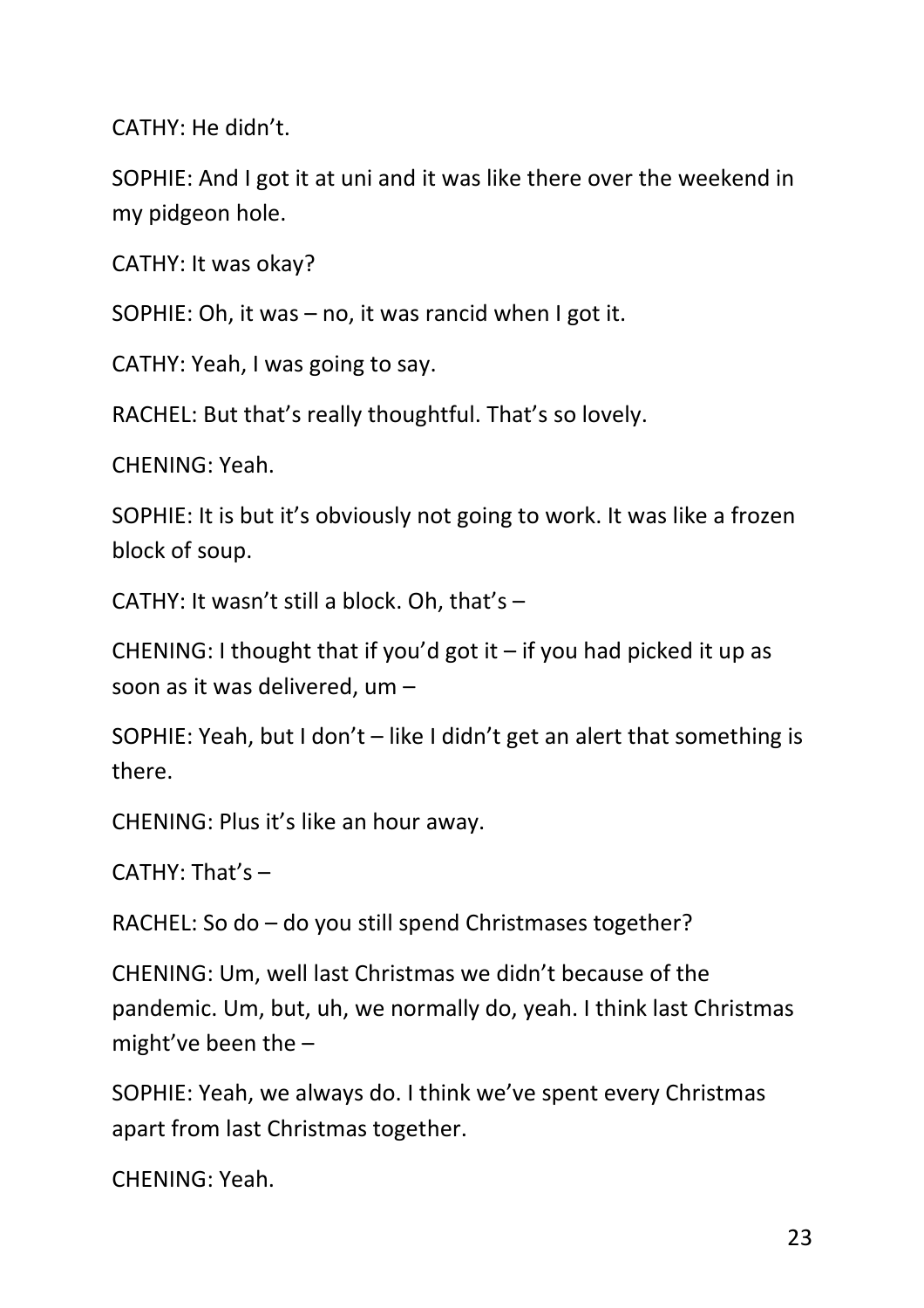SOPHIE: And the one before that.

CHENING: And the one before that when I was in South Africa. Yeah.

SOPHIE: Yeah. So yeah, most Christmases apart from the last two. Every single Christmas apart from the last two we spent together.

RACHEL: And – and what was the last present you bought for each other? Chening, what was the last present you bought for Sophie?

CHENING: It's the mic she's using right now.

CATHY: Oh, okay.

RACHEL: Okay.

CHENING: Yeah.

SOPHIE: Aw, yeah.

RACHEL: Sophie, the last thing you bought for Chening?

SOPHIE: I bought him a – an apron, I think.

CHENING: Yes.

SOPHIE: Well I actually got him something from Ghana from when I went the last time. But I bought him, uh, like it's this apron that has plantain on it. And like it's a mix – they have like Scotch Bonnets on it. It's like this really bright, jazzy kitchenware that I sent to Detroit for his birthday. And it's got like – yeah. I think it's like corn on the cob, Scotch Bonnet, and plantain. In like these like zany colours.

CHENING: I'm very passionate about plantain. Like, uh –

SOPHIE: Yeah, he loves plantain.

CHENING: Probably obsessed. So, uh, yeah. That's – that's the significance of the plantain apron.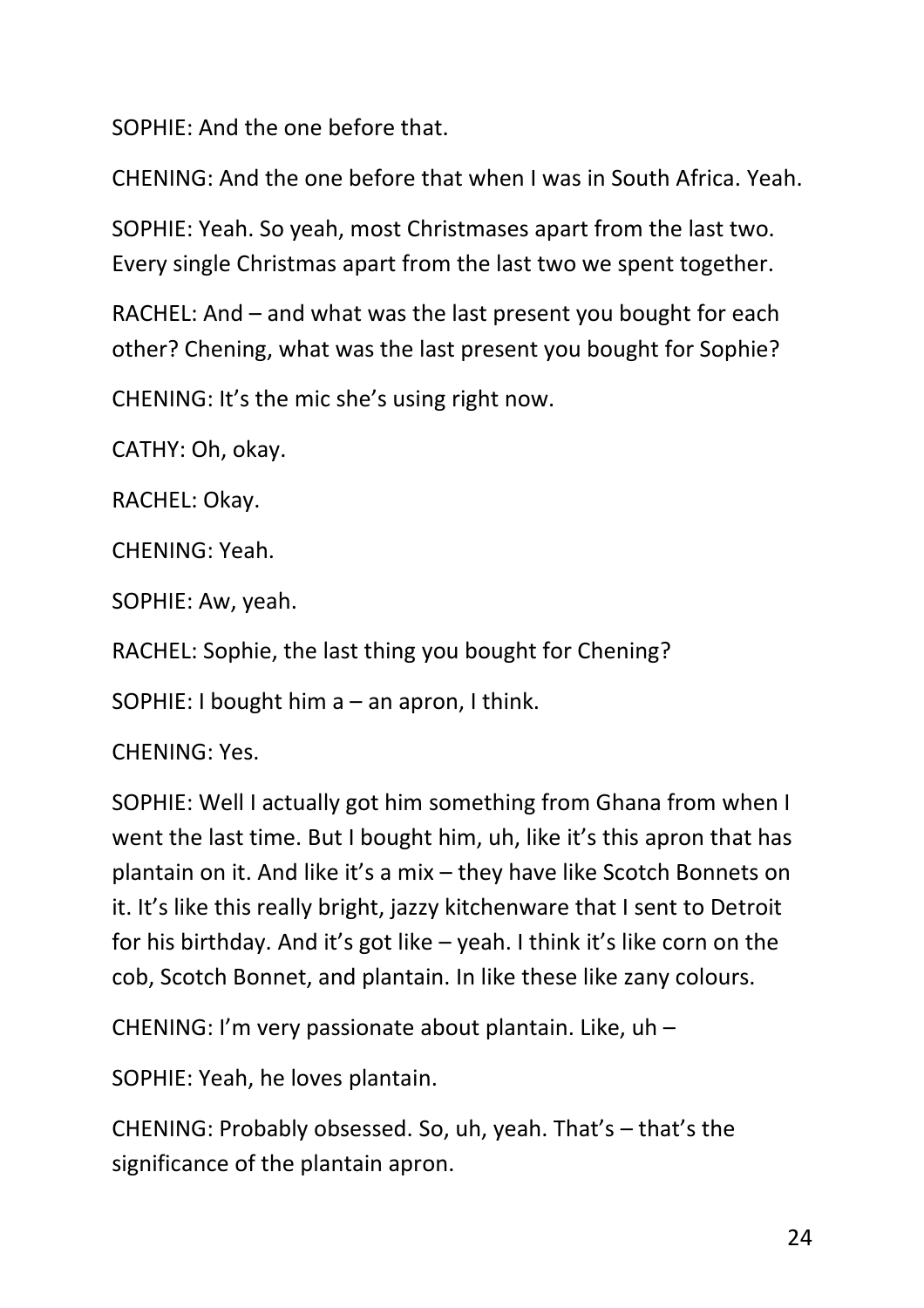CATHY: Oh, I see.

RACHEL: Right, yeah.

CHENING: Yeah, very special.

CATHY: And why are you in Detroit? Why did you move to Detroit?

CHENING: Um, I was just – so when I came to America, uh, I watched 'American Pie: Beta House' and I was like 'I want to get – I want to get in on that.' Um, so, uh, I was also super interested in start-ups, um, which has kind of led me to what I'm doing now.

CATHY: Right. Yeah. Yeah.

CHENING: But I felt like America was a great place for entrepreneurship. So I started looking at like basically all the – the good schools that I could go to in America. And at the time I was doing mechanical engineering and one of the best schools was Michigan. University of Michigan.

## CATHY: Right.

CHENING: Um, so I ended up going there and that is very close to Ann Arbor. So when I, uh, left, um, University of Michigan and I got a job nearby, um, I just basically stayed in the area. And then I found a girlfriend and we moved to Detroit, which is like an hour away.

CATHY: And Sophie, how do you feel about him being there? Do you really miss him?

SOPHIE: I do really miss him. I do. I like – I didn't like go to, um, because I was like at uni as well, and like all this stuff going on. So I didn't actually go and see him at  $-$  in the University of Michigan until he was about to graduate. Like I went for his graduation as did my mum and dad. And I remember it was really nice like seeing his uni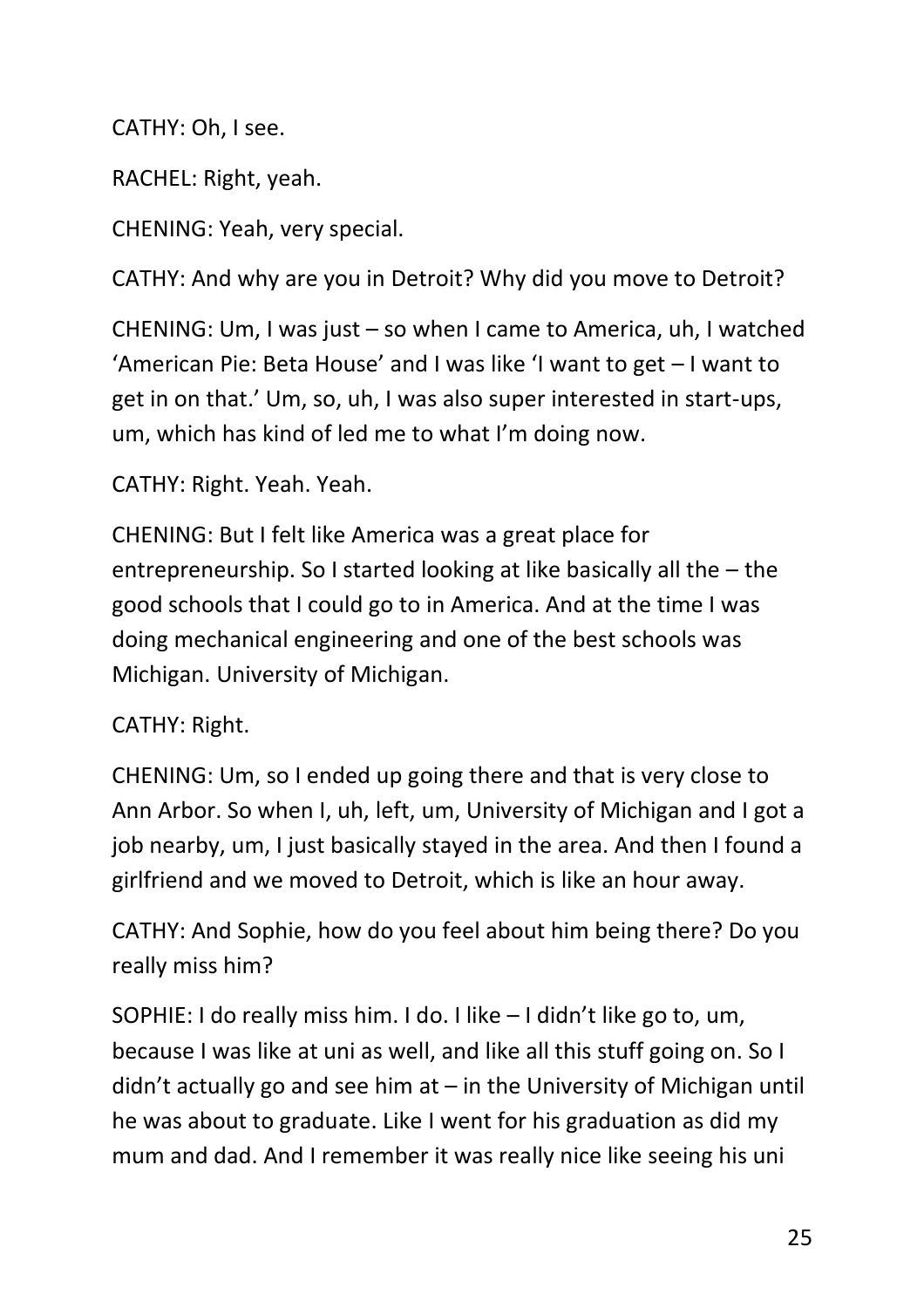experience but being like, 'this is so different from when I was at uni.' And just like walking around, like he didn't join a fraternity, which I'm really happy about. Because they all seemed like dicks.

CATHY: Yeah.

SOPHIE: But like walking past the big frat houses. You were – he was like a sort of like rugby house, which in America it sounds like they're those sort of like weird misfits that don't try as hard as the football players, but also do – are extremely competitive and extremely sporty. Like Michigan is a very like sports, uh, uni. It is from what it seemed like. But everyone really like seemed to know him and he seemed to like have like loads of friends. And it just like seemed to like – it seemed like really nice. It was really nice seeing him be really natural in this environment. But it was just so weird. Like at his graduation it was like, 'this is the second biggest stadium in the world after North Korea.' And like then the like dean or I don't know, some woman that was in the middle of this massive football pitch put on some like sunglasses and everyone was like, 'woo!' And I was like – Chening wasn't even allowed into my graduation, which was in Latin in like an  $18<sup>th</sup>$  century – like a –

CATHY: I was going to say, it's not like that at all. No, no.

SOPHIE: No. It was like – it was nice seeing him in this new context but it's just quite – yeah, I think it was quite hard when he moved away. And I was like – I didn't know we had the option to do that. I was like, 'what? Why would you go away? Why would you leave?'

CHENING: Yeah.

SOPHIE: 'Why, Chening, why?'

CATHY: Yeah, why? Come on.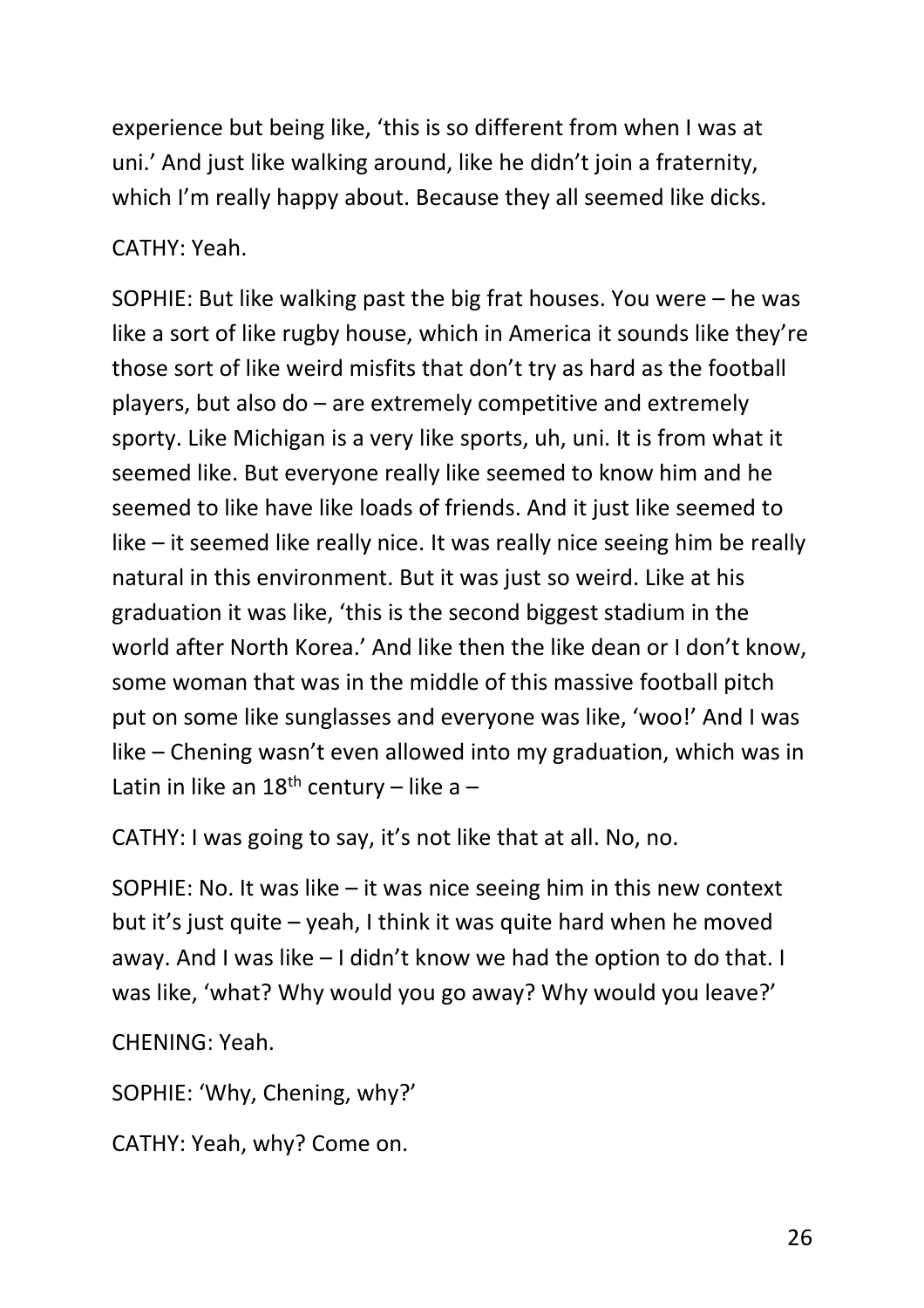CHENING: Well, uh, I – I just – I really loved travelling. Um, and, uh, I – as I said, like I really – I just really wanted the experience. I thought  $-1$  thought it would be super cool. Um, and yeah.  $I - it - it$  was mostly the entrepreneurship thing. Um, I – I didn't apply to America in the beginning. So I was actually going to go to Bath, um, University. Uh, and when – when I got in, um, I had time to kind of like think about what I really wanted to do. And – and I was like, 'I want to travel and experience something new.' Um, and I think our lifestyle up to that point had got me addicted on – on like travelling. And so that's kind of what I did.

[Flute sounds]

CATHY: Partners. Do you – have you always liked each other's partners?

SOPHIE: I think we haven't known about the majority of each other's partners.

CHENING: Yeah.

CATHY: Oh, really? Okay.

SOPHIE: Um, Chening's girlfriend at the moment, with whom he has a baby, is pretty much the only partner that I've knowingly met. Is that true?

CATHY: Oh! Oh.

CHENING: Yeah, yeah.

SOPHIE: Yeah.

CHENING: Yeah. She's the – yeah.

SOPHIE: So yeah, that's the first one. You've met more partners of mine.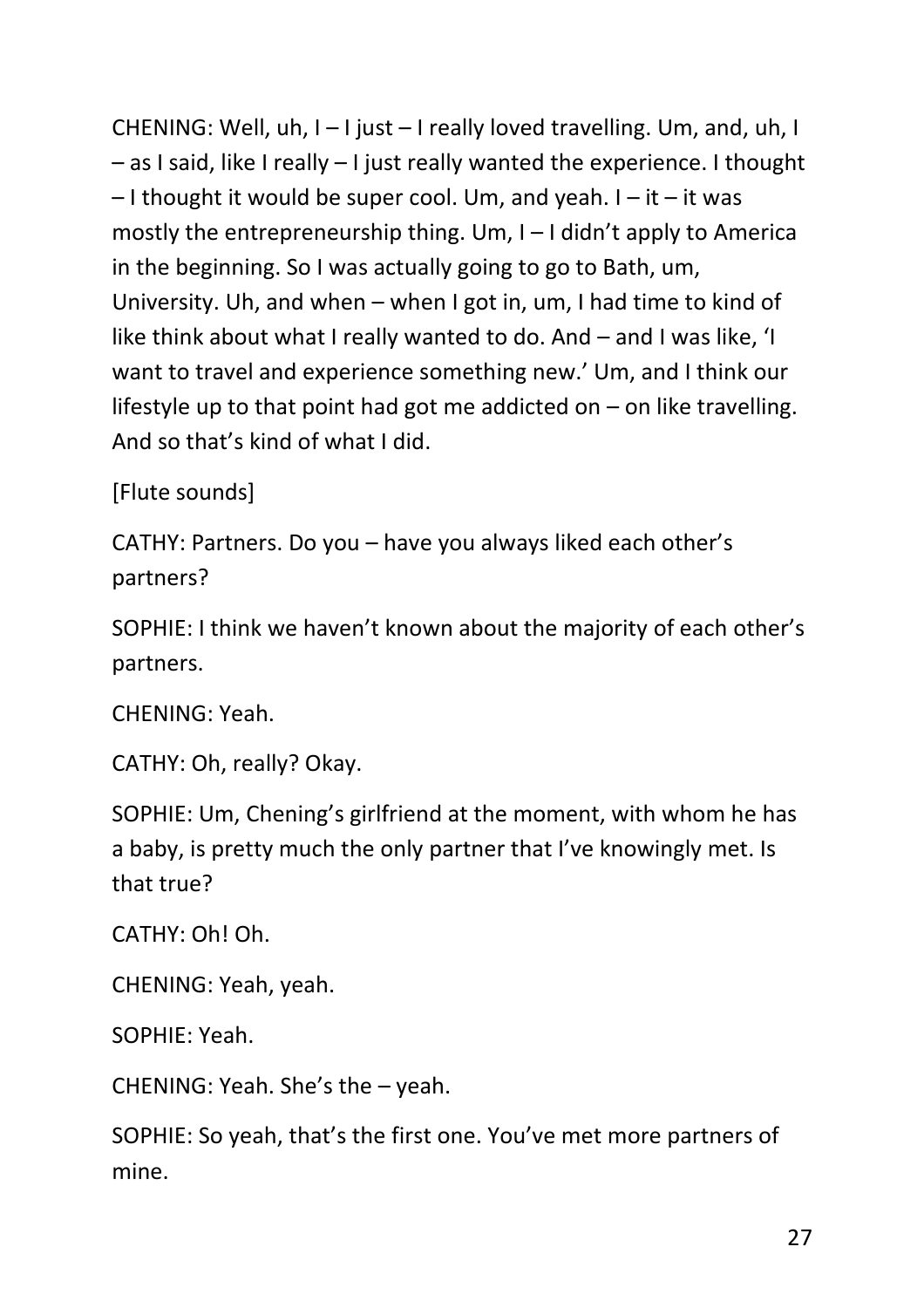CHENING: Yes, I've met a couple partners of yours. Um, but I'm pretty sure, yeah, I didn't know most of them. I think I met one one time where, um, he might have visited the home. And he went for a nap. He took a nap. Yeah, I don't know.

SOPHIE: No, I don't think that was my boyfriend. I think that was my friend, Josh.

CHENING: Oh, okay. Maybe not.

SOPHIE: Yeah, I think – I don't think – yeah. Have you liked my – have you liked my partners?

CHENING: Um, yeah. Yeah. I mean –

SOPHIE: Who did you prefer?

CHENING: Um, I think – I don't know.

SOPHIE: Like we did – like when we were teenagers, like – well I didn't really – I didn't really date when I was a teenager because I was [sarcastic] 'so focused on my studies.'

CATHY: You were reading.

SOPHIE: Uh, I was reading. I was busy reading.

CHENING: Yeah.

SOPHIE: I was worming on the book. Um, and so then I went away to uni. And then kind of like what happens at uni stays at uni. Like wasn't really – yeah. And then I was  $-$  I dated someone for quite – like I – I've had not that many long relationships. So there's not really people I would bring home.

CATHY: Right.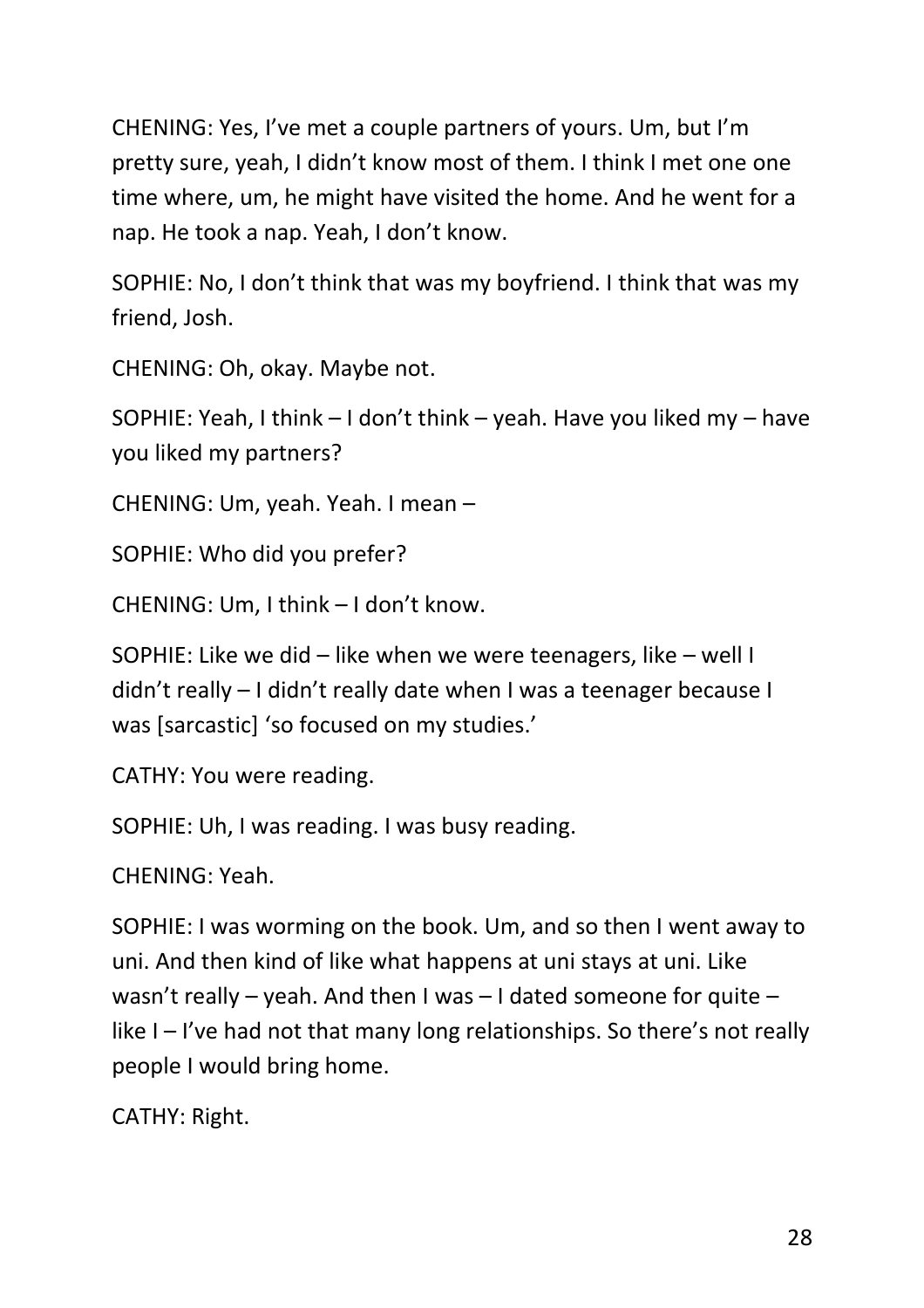SOPHIE: Some people are like, 'hey, this is my family,' like straight away. But I think I'm quite protective of my family.

CATHY: Yeah. Yeah.

SOPHIE: So unless there's like a reason to do it I wouldn't like wheel someone in.

RACHEL: Yeah, and it's a long way to take them now to the states. So –

SOPHIE: Yeah.

CHENING: Yeah.

SOPHIE: Yeah.

CATHY: Yeah.

SOPHIE: I do love Chening's girlfriend, Olivia.

CATHY: Oh, that's good.

SOPHIE: If you're listening, which she will be. Because I think she listens to a lot of my podcasts. Um, but I think I was quite weirded out that she's like the same age as me. And I was like, 'what?' Even though it's not that big an age difference. It's like  $-$ 

CATHY: Does that weird you out? Does that weird you – why does that weird you out?

SOPHIE: Yeah.

CATHY: Really? Okay.

SOPHIE: Well I don't know, I guess it's because it's like my younger brother.

CATHY: Yeah.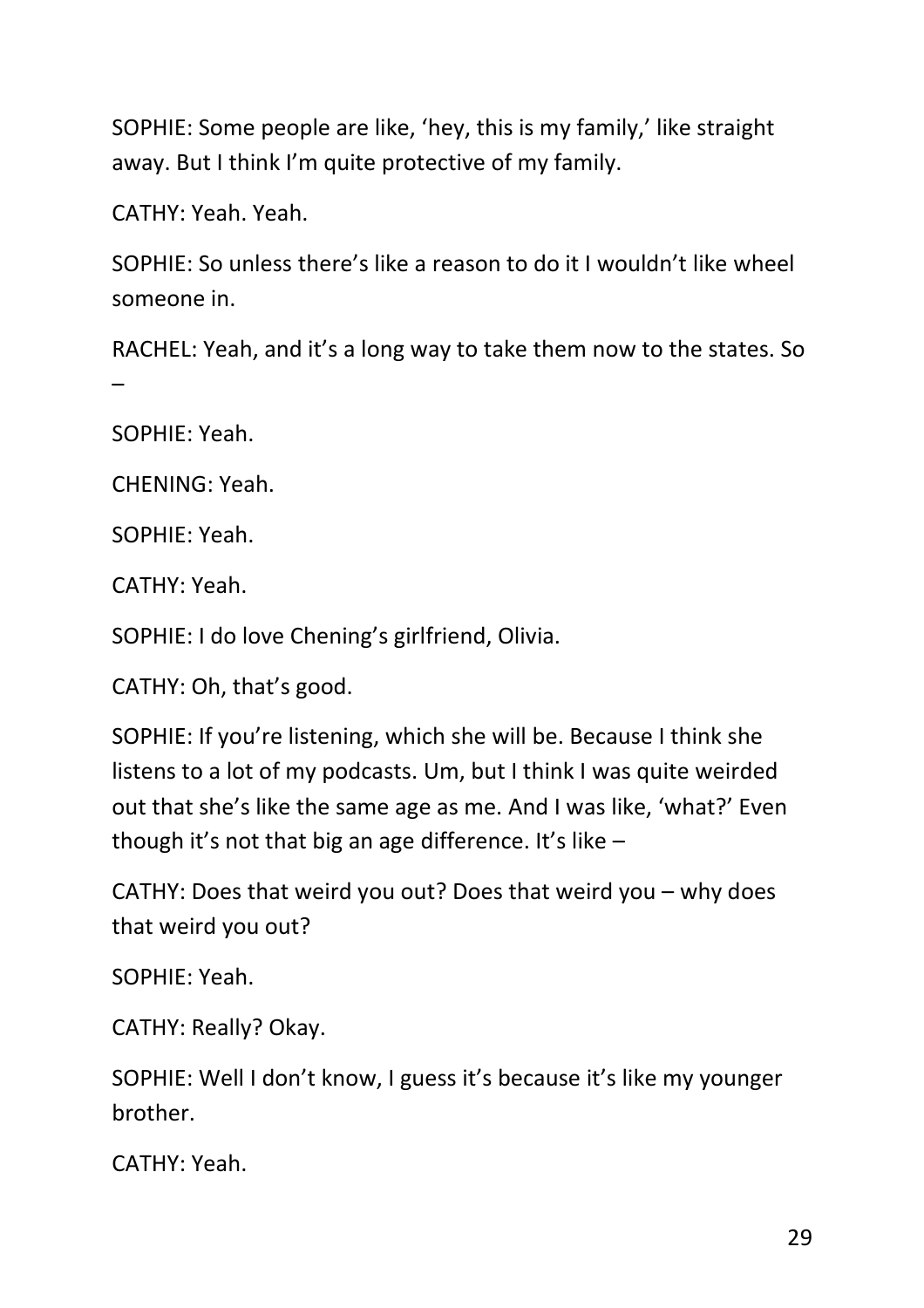SOPHIE: I guess they like have now bought a house and have a baby.

CATHY: Yeah, yeah.

SOPHIE: And I guess maybe because like – not – I don't feel competitive, but I feel quite relieved that Chening's had a baby so that kind of distracts my mum from me. But I think maybe that makes me think about it. I'm just – I think I just think of him as quite a lot younger and not necessarily doing the things that even I or my friends do.

CATHY: Yeah.

SOPHIE: I'm not super weirded out about it, but I was just like –

CATHY: Yeah.

SOPHIE: Also I think – because I think of my brother as being my little brother, I was like, 'why would you want to date your little brother?'

CATHY: Yeah, no. Of course.

SOPHIE: That's what I thought initially when I met her.

CATHY: Yeah.

SOPHIE: But then I'm like, 'oh, right, because – because that's not the case for you.' I was like, 'ugh, gross. He's your brother.'

RACHEL: So who – out of the two of you, who's the most rebellious?

CHENING: Probably. Sophie. Yeah, definitely Sophie. I didn't – I don't rebel, really. Uh, our parents weren't like super strict, really, either. So, um, there wasn't much to rebel against. Like they were – they were, uh, pretty – pretty chill.

SOPHIE: I don't – I think Chening just had everything easier because he was younger.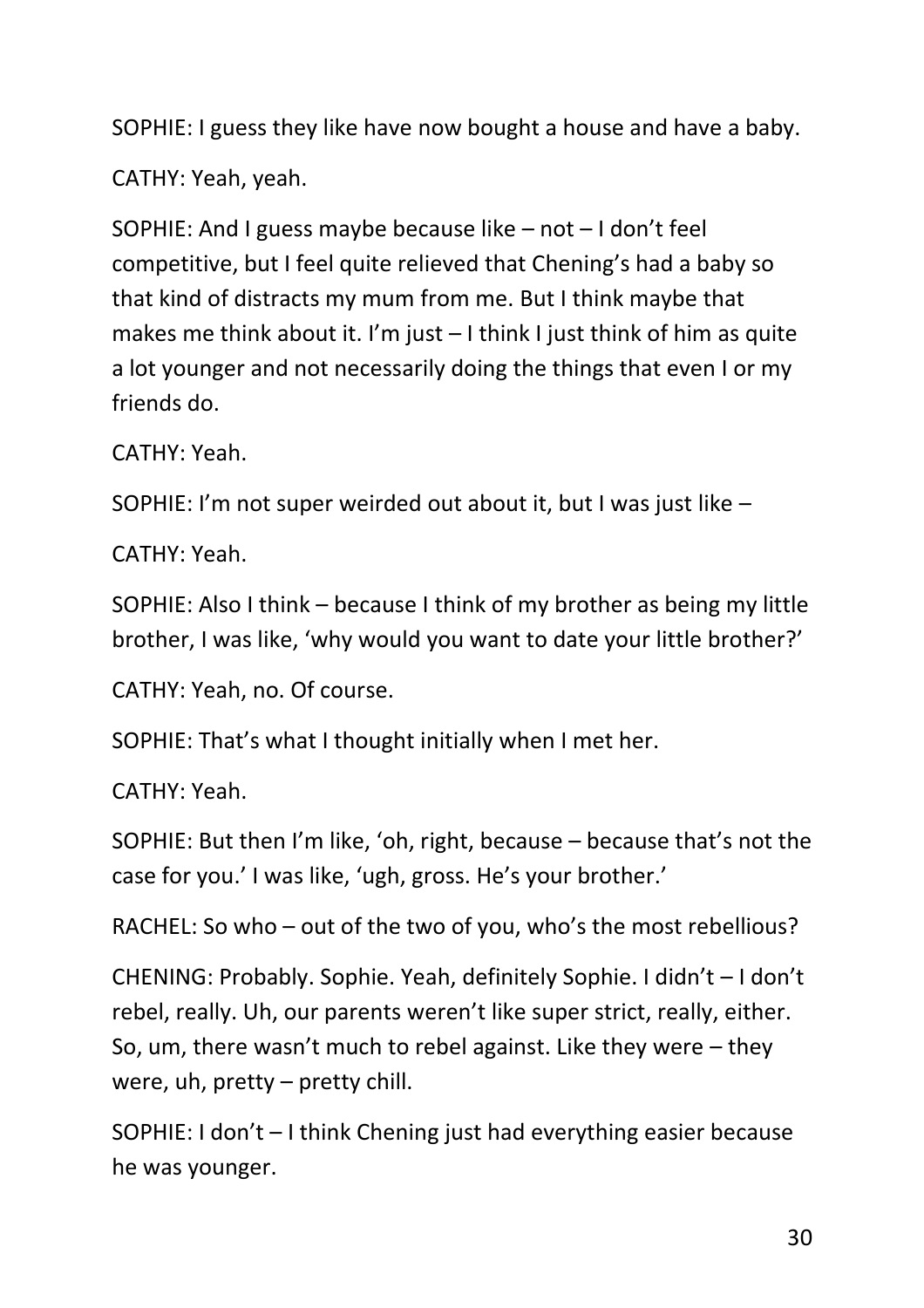CATHY: Yeah.

SOPHIE: Like on his  $18<sup>th</sup>$  birthday, Mum was like – or maybe it was your 16th birthday because I think 18th one I wouldn't have been there or cared. But like maybe your  $16<sup>th</sup>$  or  $15<sup>th</sup>$  birthday, Mum was like suggesting buying like some alcohol, and I was like, 'why would you buy alcohol for like a' –

CATHY: Outrageous. Yeah.

SOPHIE: I was just like, 'oh, like this is like absolutely not something that she would ever have done for me.' And like when I passed my driving test like I didn't get a car but Chening immediately got a car. So Chening can now drive and I'm like, cannot drive even though I passed my test fast the first time. Um, and feel like I had to just fight for everything, but because Chening's a boy as well. As well as being younger.

CATHY: Yeah. Yeah yeah yeah.

SOPHIE: By the time it got to him my Mum was like, 'well, fine.' So I don't think I really like rebelled.

CATHY: You paved the way.

SOPHIE: I paved the way.

CHENING: You paved the way, maybe.

RACHEL: Yeah, but do you resent him for that, Sophie? Do you not resent any of that?

SOPHIE: I think it's just like a gendered thing. I think there's like – if I had been really good at cooking, I think people would've been like – like culturally somebody would've been like, 'well, you should cook. It's good. Like it's great.' People would just be like, 'oh my god, and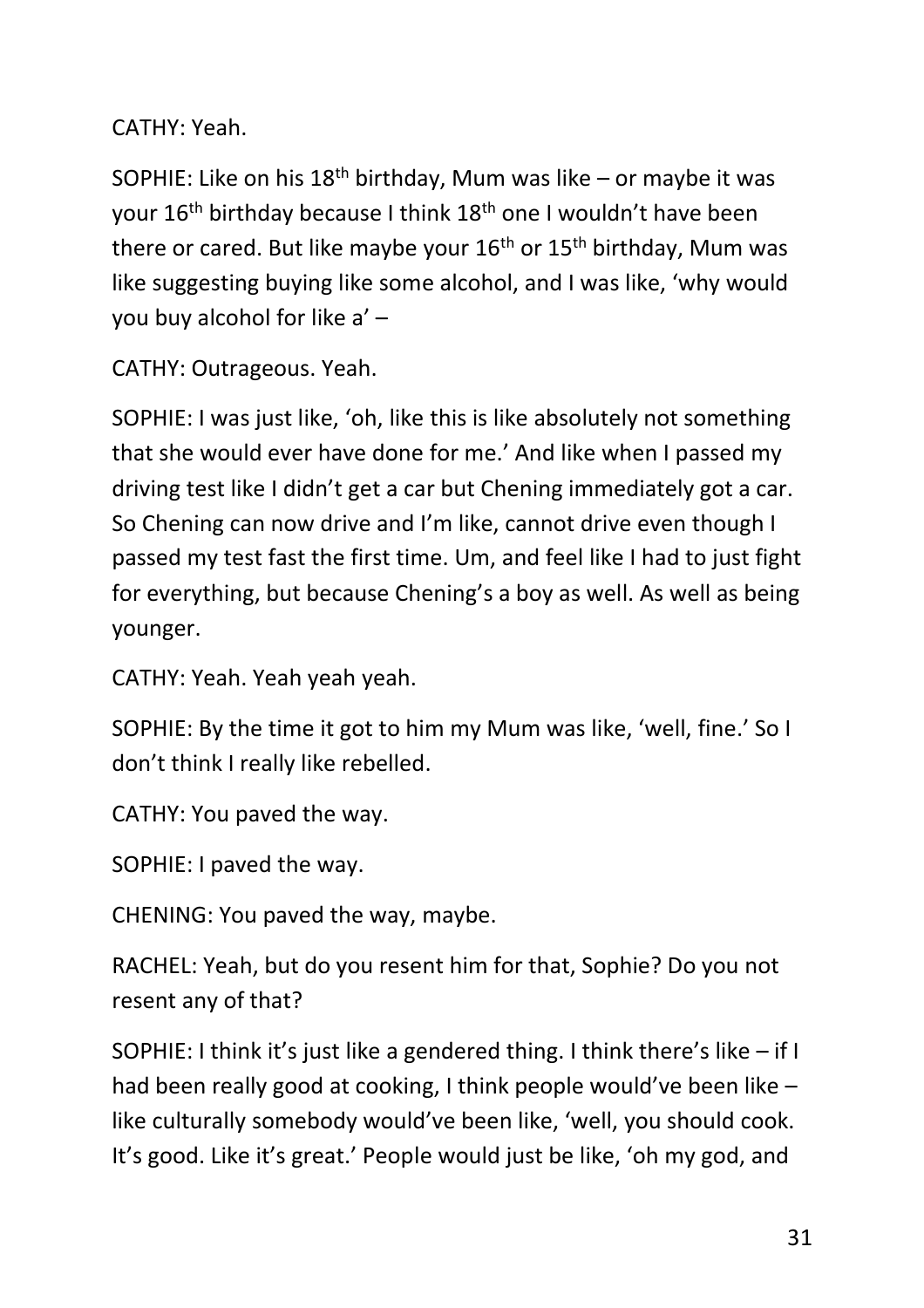he cooks? Oh my god. What a wonderful like boy,' type thing. Um, so I think it was just the kind of older sister – like the un-fun older sister kind of vibe.

CATHY: Yeah, yeah.

RACHEL: Yeah. Who's the most competitive?

CHENING: Uh, I – I don't know. I think from our – from our days of playing articulate, maybe Sophie.

SOPHIE: I think I'm deeply competitive. I think Chening's a bit like chilled.

CHENING: Yeah.

SOPHIE: Chening's just chilled.

CHENING: Yeah.

RACHEL: Yeah. Who's the most impatient?

SOPHIE: Me.

CHENING: Sophie.

SOPHIE: Chening is chilled.

CATHY: What are you jealous of in the other? Sophie, go. You go first.

SOPHIE: Why do I go first? Chening has to say it.

CATHY: Because you have to. No, okay.

CHENING: You don't have to. I can go first.

CATHY: Okay.

CHENING: I think I'm jealous of – Sophie has like a very strong like work ethic. And I think she like really goes quite hard and, um, and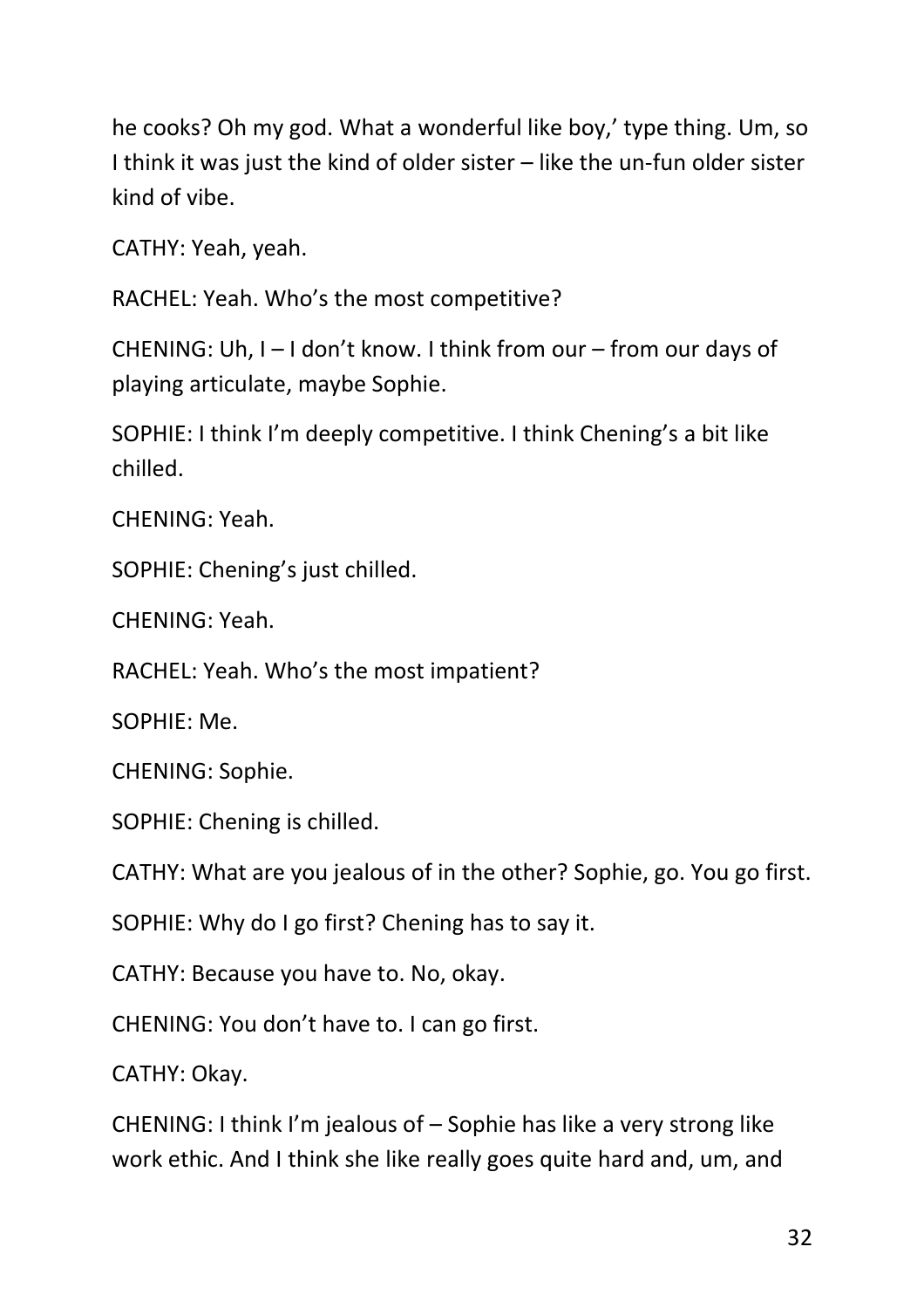obviously like she gets a ton of shit done and you can kind of like see that from – from the success she's had. And I think that, um, I really admire like her grind. And I really admire her like, you know, and it's good because like, um, she's going to pay for all our retirements. So I really – I really appreciate the work she's doing, uh, for the family.

SOPHIE: Chening made me, uh, a music video. On which birthday was it? My 30<sup>th</sup> birthday.

CHENING: Yeah.

SOPHIE: It was like – it was really cool. It was like he'd like – it was basically like the whole premise was that he'd called all these like celebrities with like, uh, siblings. And he was just like, 'we've got like – we're in the famous sibling club.'

CATHY: Oh.

SOPHIE: I can't remember who it was. I can remember their names, because it was something like Hugo Hadid –

CHENING: It was like Solange, yeah.

SOPHIE: Yeah.

CHENING: It was like Solange, um, whoever, um, Hermione's brother is, uh, it was the other Hadid, uh, so  $-$  so yeah.

CATHY: Yeah.

CHENING: It's like an imaginary situation in which I'm a club with loads of famous siblings, um, and then I was singing about like how, um, life – how Sophie was basically buying stuff for all her family. And kind of like, uh, it's called 'Family Meal Ticket', so, uh, that's –

CATHY: Of course.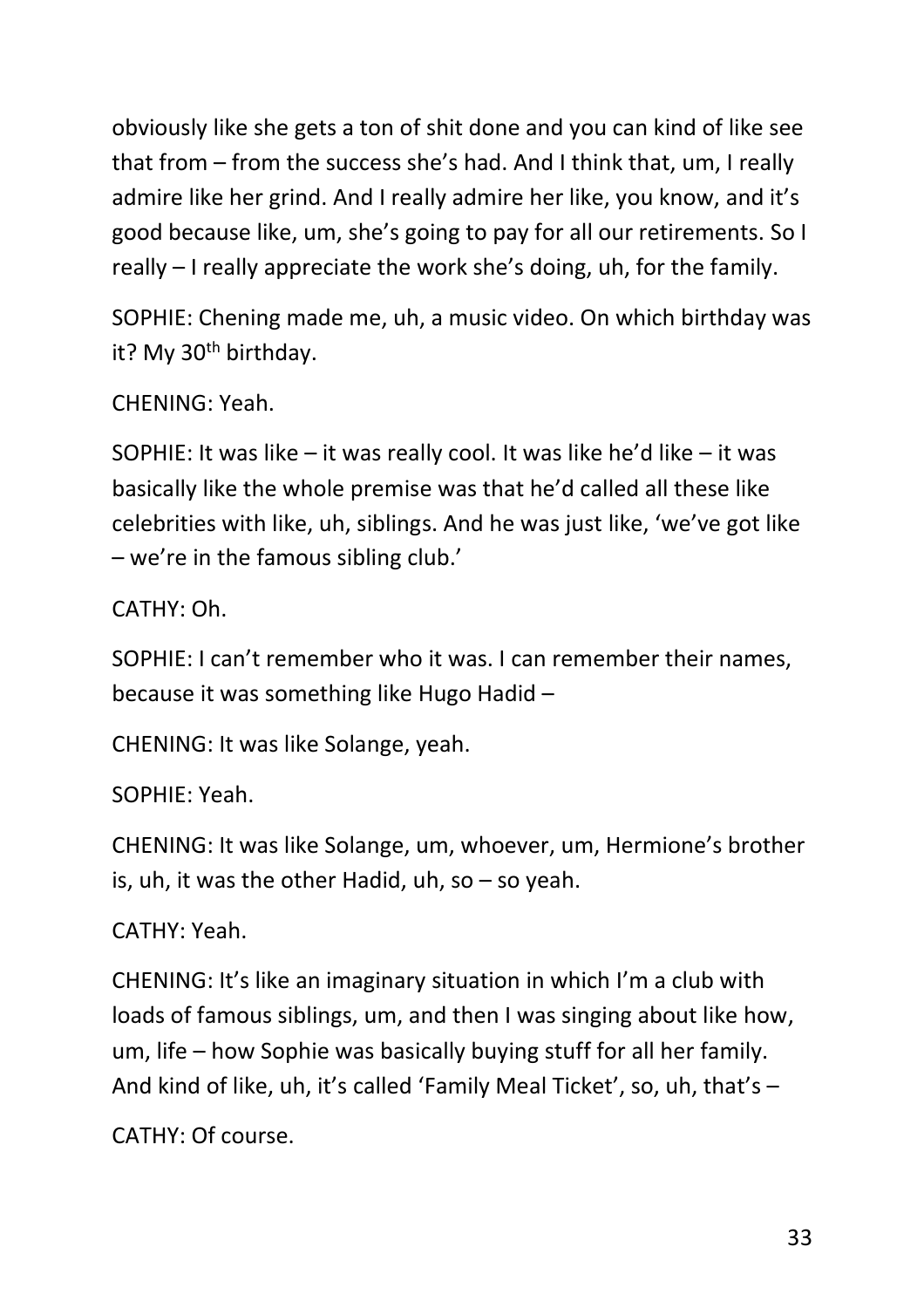RACHEL: Nice. Nice.

SOPHIE: You should sample it in your podcast because it's some impressive bars.

CATHY: Yes please, we'd love to.

RACHEL: Yes. Yeah. We'd love to hear that.

[Electronic beat plays]

CHENING: Alex Watson, Jack Osbourne, Frankie Grande, Solange, Anwar Hadid, Jake Paltrow, Pippa Middleton, Peter Nyong'o, Nicky Hilton, Chening Duker, you're all on the list. Welcome to the club.

[raps] Peter's front row. Lucky front row. No promos when you're sold out though. Who needs a job when your sister's on TV? In the green room and I got here for free. Still flying EasyJet but in front of divider. Please put your hands up for my number one provider.

Comic timing is heaven sent. Now I'm sleeping on her couch not paying no more rent. I'm giving up all financial requirement. I'm 27 planning my retirement.

CATHY: So Sophie, what are you jealous of?

SOPHIE: I'm jealous that Chening can sort of I guess sort of not be affected by so many little things. I think I do worry and I think I imagine – I admire like his optimism. Like I think that I had like a lot of like, 'yeah, like whatever. Like whatever will come will come.' And then I feel like that gets like ground down and you can't be as happy go lucky all the time anymore. Or at least I can't. Because I'm ruined. Um, but yeah, I think I – I am jealous of some of that younger child like skip in the step. Some of that razzle dazzle.

CATHY: Yeah. Easy life, Chening, easy –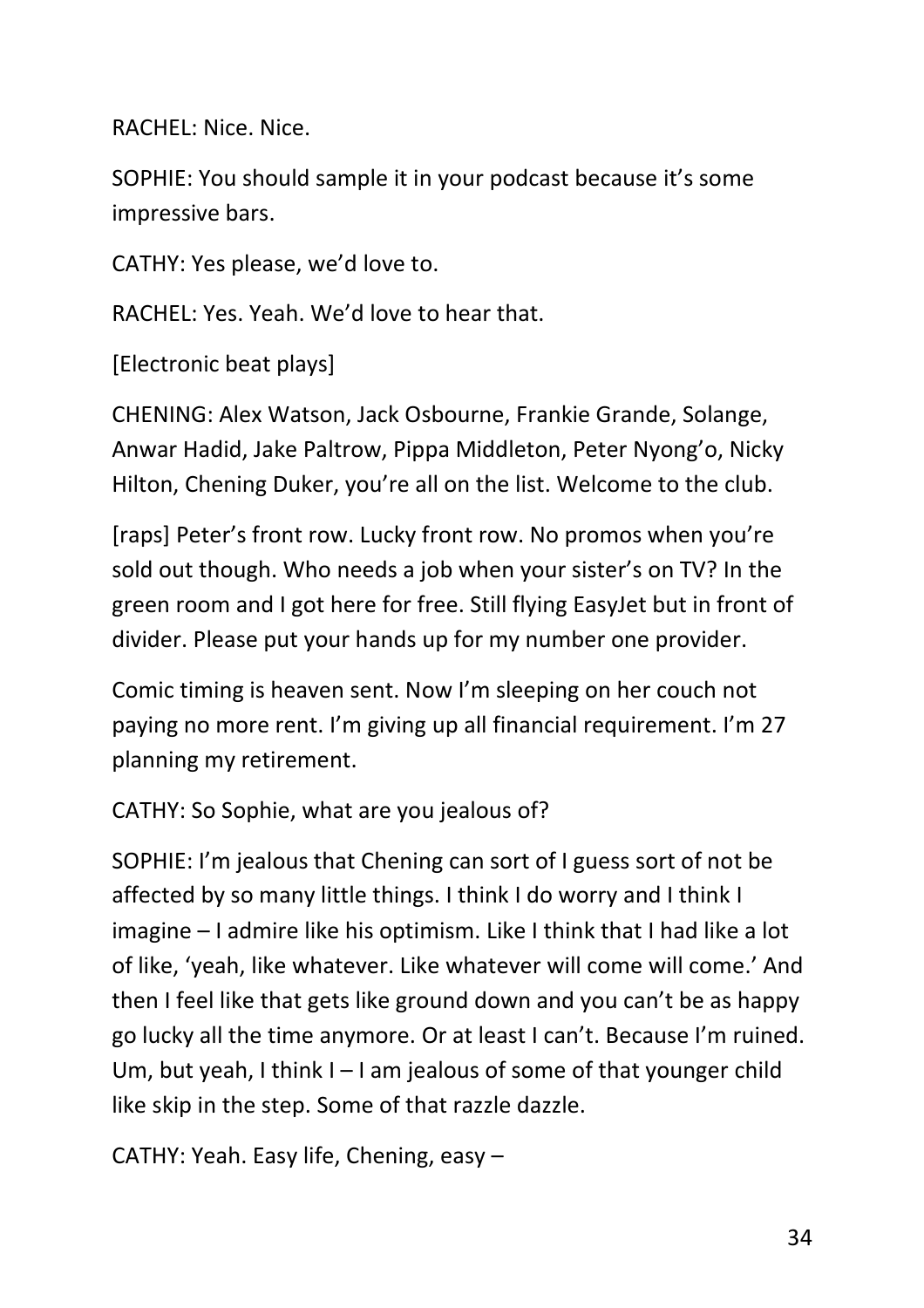RACHEL: Yeah. Do you think you paved the way for me?

CATHY: Totally. 100%.

RACHEL: I'm not sure about that.

CATHY: 100%.

RACHEL: I'm not sure about that.

CATHY: Um, are you ever embarrassed by the other?

SOPHIE: I was really embarrassed of Chening when I was little.

## CATHY: Why?

SOPHIE: Because I think I was just like, 'what will people think?' And I was just kind of like, 'I have to be like the sort of like ambassador for the – like the family' or just like – I was just very aware of – I think I was just like very aware of what people would think. And I remember one time, this isn't an embarrassed story, but Chening filled the kettle with sugar.

CATHY: Oh, why?

SOPHIE: And like – I think we were like quite young kids. He filled the kettle with sugar and like everyone knew he had done it. My mum was like, 'who's done this?' And I was just like crying. I was like, 'confess, confess. Like you have to confess because otherwise I'll get in trouble.' And I'm stressing out. And Chening was just like, 'wasn't me.' Like completely unbothered by it.

CATHY: No, Chening.

SOPHIE: Yeah. Yeah. He was just like –

RACHEL: Chening?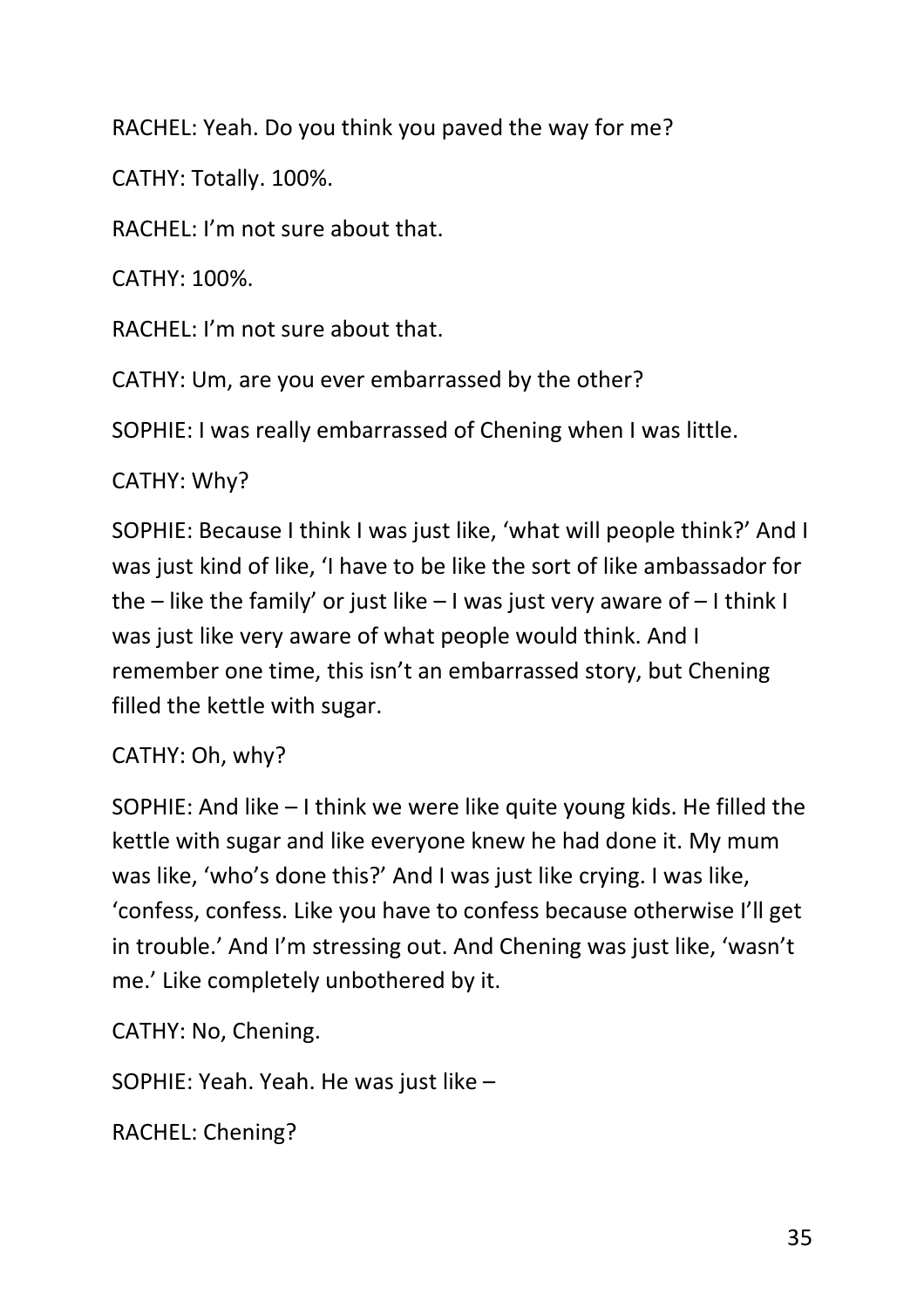CHENING: I have no recollection. I have no recollection.

CATHY: Really?

CHENING: It sounds like something – it sounds like a scientific experiment I would've done, you know, um, to advance science and stuff. So –

SOPHIE: Yeah.

CATHY: So did you take the blame, Sophie?

CHENING: No.

SOPHIE: Um, I don't think I took the blame because I think it was obvious that Chening had done it.

CATHY: Oh, okay.

CHENING: Yeah.

SOPHIE: But I think he was just often like when he was naughty at school, when he was naughty – you were naughty at your first school, at Sacred Heart. And I had to like come and pick you up. I was just like, 'oh god, this is so embarrassing. Everyone's going to be like, "that's Chening's sister coming in."' Um, yeah,  $I -$  but I think it was just more like – I think it was more just sort of being like worried for him and worried about what people would think of our family. Like I think that  $-1$  think it is  $-$ 

RACHEL: You said – you put a lot of responsibility – you put yourself under a lot of responsibility.

SOPHIE: Yeah. But now – but now he's proven himself to be much more responsible than me, so –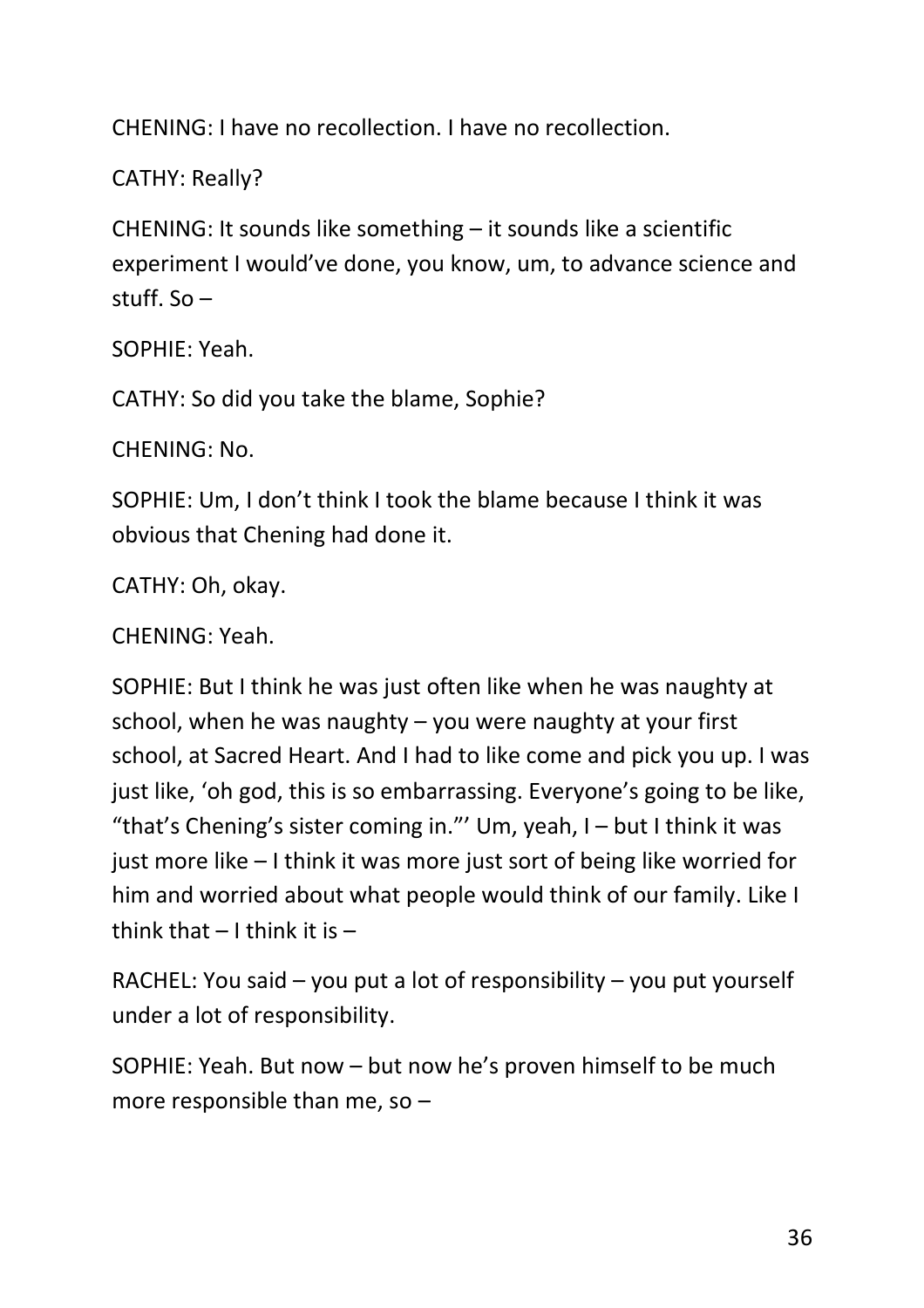CHENING: I don't know about that. I mean – I mean I think we're – I think we both have like, uh, different – different paths. But, um, but I wouldn't say I'm that much more responsible than you.

SOPHIE: I don't know. I think I'm impressed by how responsible Chening's proven himself to be in recent years.

CHENING: Oh, okay.

SOPHIE: And like looking out and being like – to my mum like, 'what are we going to do about your mortgage?' And I'm like, 'what?'

CATHY: Do you think he is embarrassed by you ever?

SOPHIE: Should I say what I think he's going to say? Or should I say what he's actually going to  $-$ 

CATHY: Yeah, go for it. Go for it.

RACHEL: Please, yeah.

SOPHIE: Okay. I don't think Chening is embarrassed of me. I just don't think he is. I don't know what I would've done that would be embarrassing to him.

CHENING: Well let's get – can I get the notes out? No, um, no. I've never – I don't think I've ever been embarrassed of Sophie. And, uh, yeah, no. She's like a rock star so, um, never been embarrassed.

SOPHIE: I'm going to cry.

CHENING: Even – even when like there's definitely been – I've come to comedy shows, um, and even if like the content is like pretty, uh, not like – not PG. I remember I went to a show and it was like, I actually forget what you were talking about, but it was something like I think normal people would find squeamish to listen to about their sisters. Like, I don't know, sex or periods or something like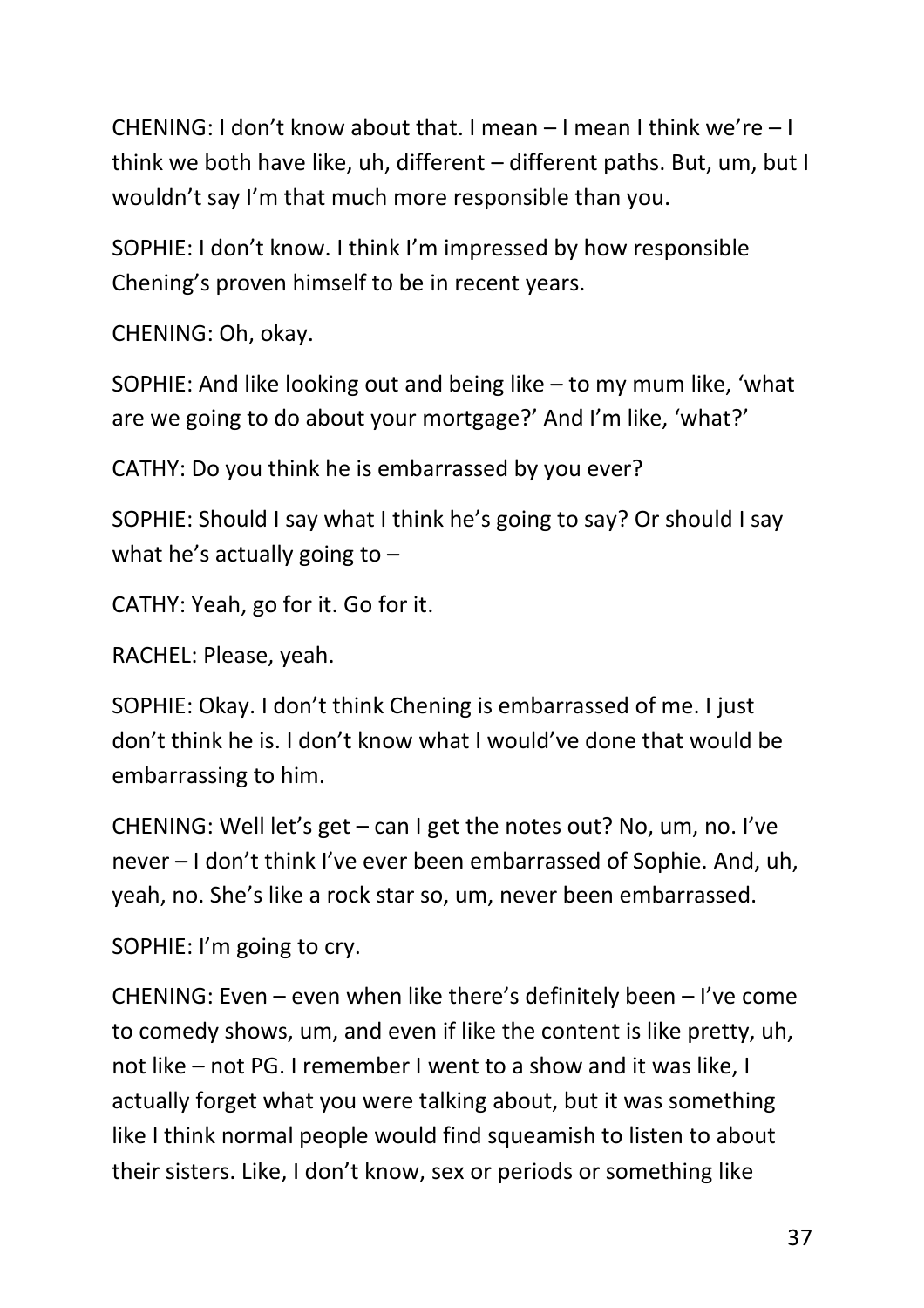biological like that. Um, but I just – I find it really funny and yeah. Very proud.

SOPHIE: Also – yeah.

CHENING: So yeah, I don't think I've ever been embarrassed of her.

SOPHIE: Also all my friends tell me all the time how hot my brother is, which is quite  $-$ 

CATHY: Oh, there you go.

SOPHIE: I used to find that very difficult. Um –

CATHY: Oh, did you?

SOPHIE: Yeah.

RACHEL: Oh.

CATHY: I thought you were going to say you were – you liked that. No.

SOPHIE: Who likes – I mean, is that –

CATHY: I know.

SOPHIE: I mean it's like now I don't mind it. Now I'm like desensitised to it. Being like, 'uh, like he's your brother. Like what the fuck.' That's just like gross. Um, I don't think people have been trying to like convince me, like, 'don't you think your brother' – but I think, yeah, I think that's been a bit over the years. But I'm like – I take it as a compliment.

CATHY: I'd love it if people fancied you. I'd love it.

[Flute sounds]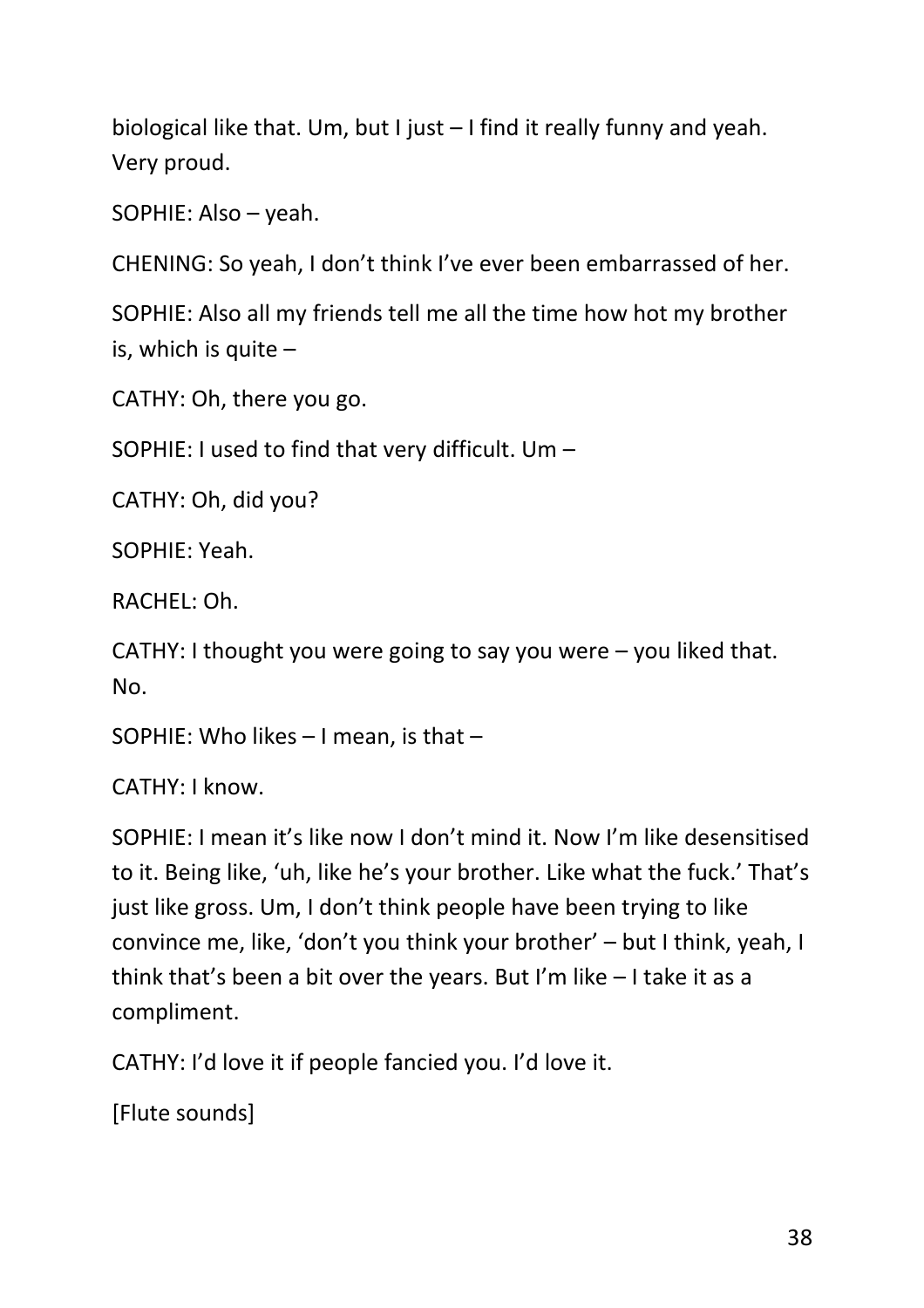RACHEL: Last question. Right, so, um, is there anything you'd like to say to each other that you've never said before? Chening to Sophie?

CHENING: Oh, um, I would just say because like now we have the – the chance, um, and I have her in front of me, uh, just to, um, say that I'm like super proud of her and think she's doing like really great stuff. Um, and so I have like Google alerts on Sophie and other family members. Because like you know when you're in a different country it's hard to see –

SOPHIE: You work in tech. Cool, yeah.

CHENING: Yeah, you're right. Um –

CATHY: Of course.

CHENING: And, uh, and I actually turned them to weekly, uh, a while back because it would just be like everyday and my inbox was filled with like, 'oh, you know, Sophie's doing this, Sophie's doing this, Sophie's doing this.' And I'm like, um, I also have Google alerts on me and they just like don't come up as much.

CATHY: That's sad.

CHENING: So I'm just – you know what? Let's turn it down to – let's turn it down to weekly. Um, but no. I'm so glad, um, I'm so glad that, uh, that that's the case. And I think that like, you know, growing up I think definitely, um, because we were so close, uh, she's influenced like me a lot. And I think like even things like she started offering massages to our parents, um, so I did. Uh, and –

SOPHIE: My mum has a bad back.

CHENING: I think a lot of – yeah. And then I – so I think like a lot of,  $um -$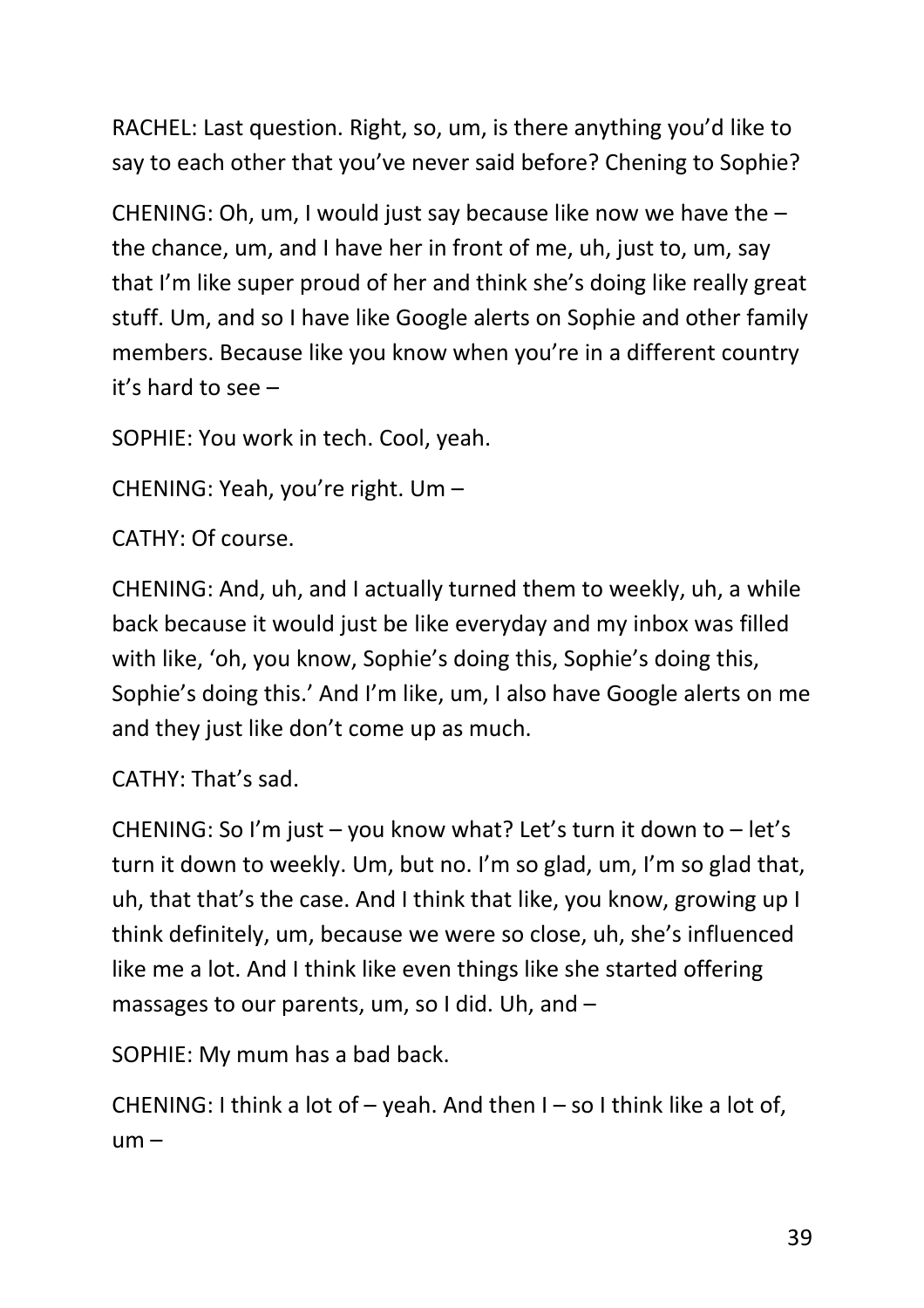SOPHIE: I don't think I've ever massaged Dad, but okay.

CHENING: Yeah, true. True.

CATHY: That's quite – that's quite weird to say, I'll be honest.

SOPHIE: Yeah.

CHENING: Right, yeah, sorry. No. we would – we would, uh, we would – eh, it's not a weird thing. We would like massage –

RACHEL: It's not weird, it's nice.

CATHY: No, I should – no, you're right. Ignore me.

RACHEL: Ignore her. It's nice.

CHENING: Yeah, you know? Everyone should be able to like give massages to their mum or, um, aunts. Um, so, uh, but it's stuff like that. I think like a lot of  $-$  a lot of who I am and like I think I by osmosis like picked up like a lot of the thing that she, um, was interested in or like she started. Um, so yeah, I think – I think Sophie is quite a large part of,  $uh$ , my life and  $-$  and my identity. Um, which is maybe something I haven't said before. Um, but yeah. I think, you know, part – I think part of the reason why I'm so hilariously funny is because of Sophie. So, uh, yeah. So I think that's what I'd say.

RACHEL: Thank you, Chening.

CATHY: Aw, that's lovely.

RACHEL: Sophie?

CATHY: Sophie?

SOPHIE: Um, this is so embarrassing because I've just been like silently crying since you asked the question. When you were like, 'do you have anything you'd like to' – and I was, 'uhh.' Um, so I can see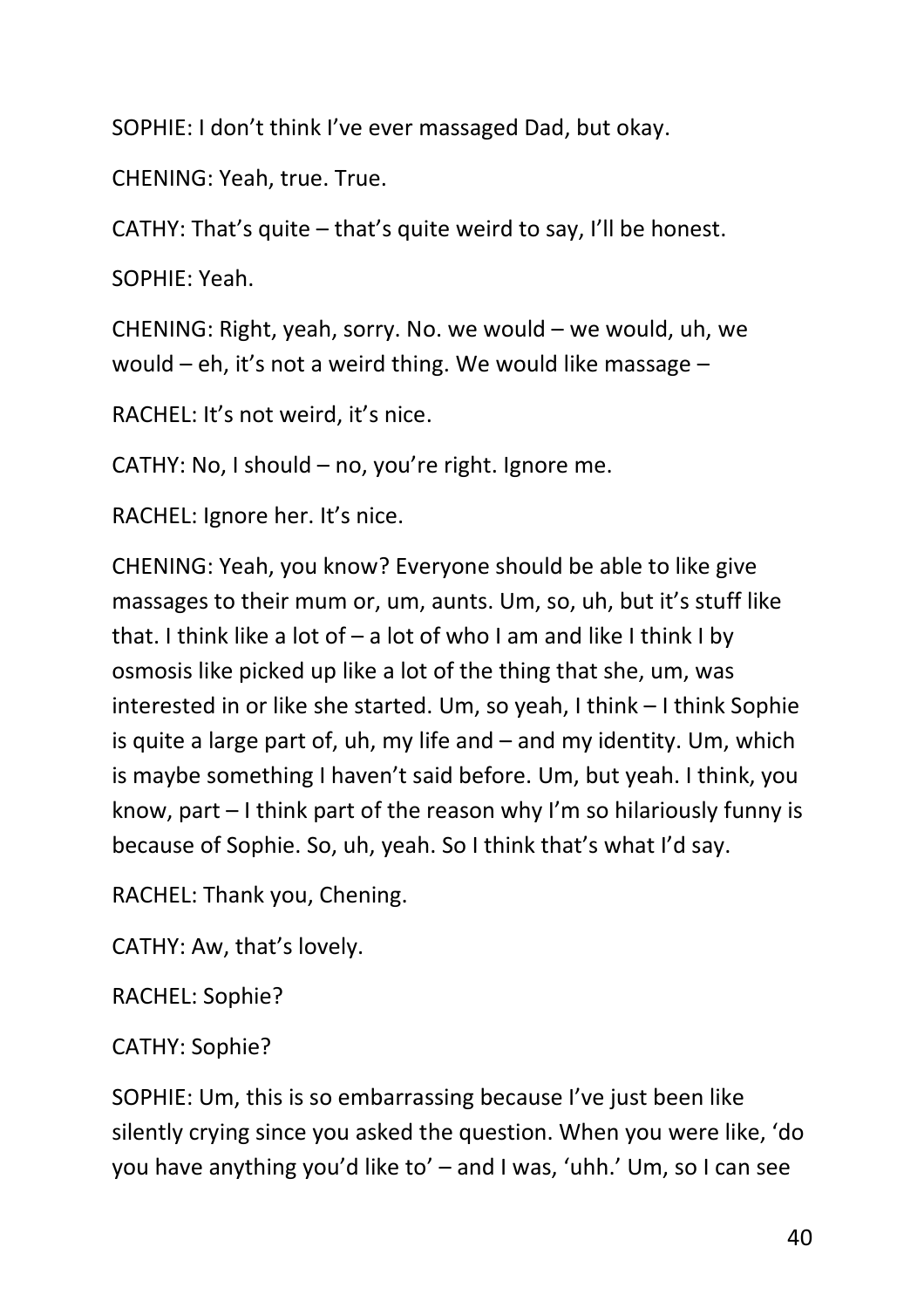like a single perfect tear. The podcast listeners won't be able to hear it, but there's –

CATHY: I can see it. I can see it.

RACHEL: I can see it. We can see it.

SOPHIE: Roll down my face.

CATHY: Aw, she's got glistening eyes.

SOPHIE: My eyes are just like shining bright like a diamond.

CATHY: Yeah, it's nice.

SOPHIE: Um, and I think – I think there's a lot of stuff I could say. I feel like in this – I think what's nice to recognise during this podcast is that there is like a lot of love between me and brother, but we don't like – in like the way our family structure is and like where we live, we don't do like talk to each other every day, see each other every day. So I'm like – we can't have like a hilarious like – like, 'ahh, I'm just going to take the piss out of you because you're  $-1$ 'm going to stick your head in the toilet.' Because I'm just like, no, I just like love you. Because you've just like been there for me through really hard times. Um, and I think the thing that I want to say as I sit under this blanket fort in my really weird living room, is that like – oh god, don't cry. Oh, I don't want to do one of the gross like emotional ones.

CATHY: No, I like it. Keep going.

SOPHIE: I'll do one where I'm like, 'surprise'. Um, I don't know what the surprise reveal would be. Um, I think like I haven't met, uh, my brother's baby yet. Um, but I think it looks like Chening's a really good dad.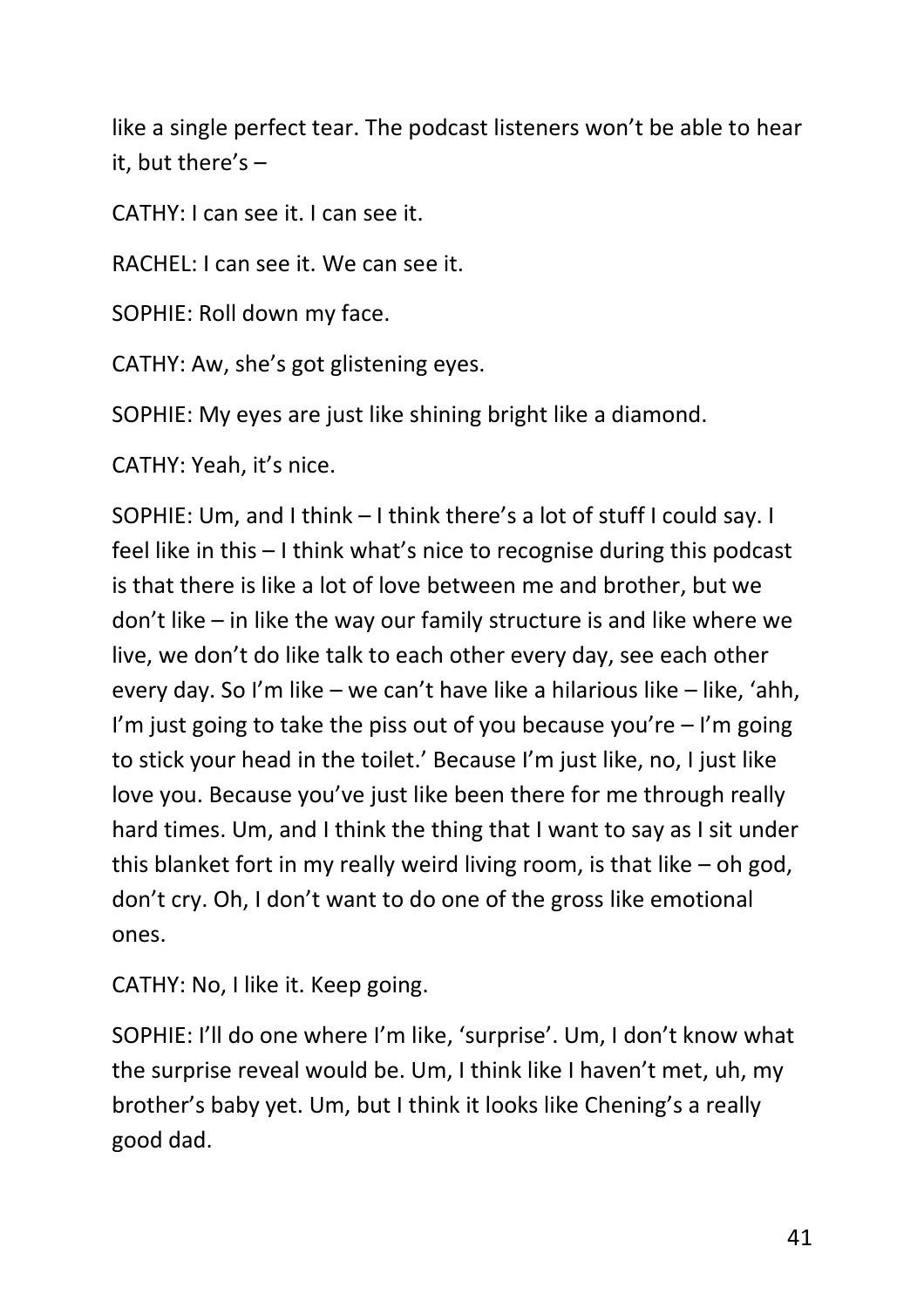RACHEL: Aw.

CATHY: Yeah.

CHENING: Thank you.

SOPHIE: And I'm really proud of him. And yeah. I can't wait until I can come over and see them both.

CHENING: Neither can I.

CATHY: How old's the baby?

CHENING: He's almost ten months.

CATHY: Aw.

RACHEL: Aw.

CHENING: Yeah. His name is Nalo, which means beloved.

CATHY: That's so lovely.

RACHEL: Aw, that's lovely.

CATHY: He's got a great aunt.

RACHEL: Yeah, what a lovely ending.

CATHY: The aunt relationship's amazing.

RACHEL: And it won't be – and it won't be long.

CATHY: She's my – yeah.

CHENING: Yeah. Actually Sophie sent like a recording of her like reading a book and then she added like sound effects, uh, for Nalo.

CATHY: Aw, that's lovely.

RACHEL: Aw.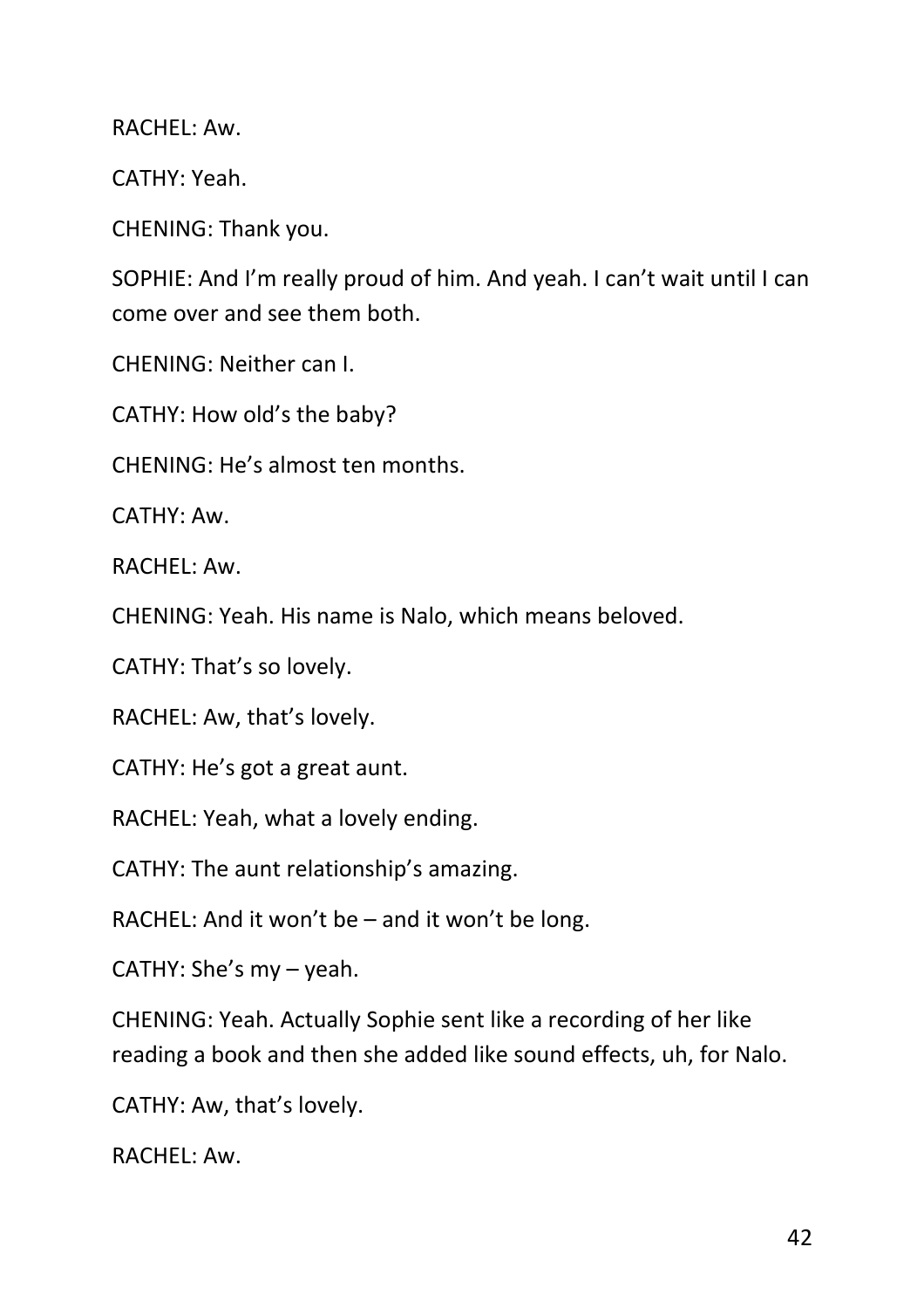CHENING: Um, so it's called like 'Riley can do anything,' I think. I'm probably butchering that.

SOPHIE: Yeah, no, I think it's called that.

CHENING: But, um, yeah. But it's – it's really sweet so we – we play it to him and so he can like hear her voice. But, uh, but yeah. He's got a great aunt and I can't wait in order to, uh, to get some –

SOPHIE: Yeah.

CATHY: Oh, that's amazing.

CHENING: Yeah.

RACHEL: Yeah. But the love you feel – the love I feel for Cath's kid, you know, made me want to have a child.

CATHY: Yeah.

RACHEL: I never wanted kids and then she had a child. Obviously we're very close.

CATHY: The aunt relationship's extraordinary.

RACHEL: Yeah so, oh, it'll be lovely. How exciting. When you finally meet –

CATHY: Aw.

SOPHIE: Yeah, also like his kid is like a hot kid.

CATHY: Oh, okay.

SOPHIE: And whenever I show like pictures of Nalo to people they're like, 'what the fuck? That is a hot baby.'

CATHY: Wow.

RACHEL: Yeah, that helps.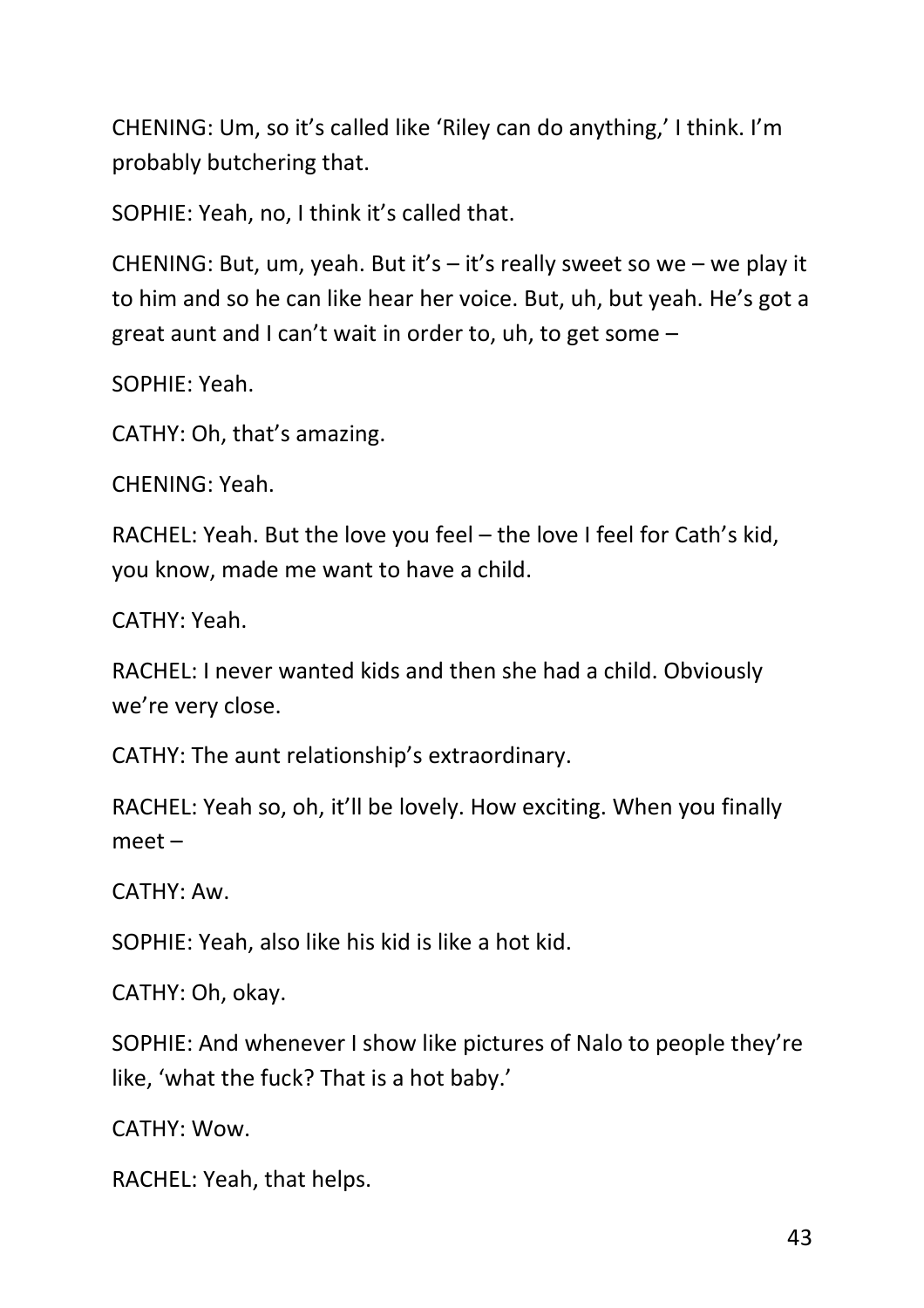SOPHIE: He's so cute. There's a picture of him where he's like modelling a hat. Like he's wearing a sun hat and he's just like sort of like in like a – I think like it's like a red t-shirt or something, just being like –

CHENING: Yeah.

SOPHIE: And it's just like, what – who directed this photo? There's like a team, like Beyoncé's team are like spitting looking at this photo being like, 'how do we get these numbers? This kid is insane.' And I don't really like babies, um –

CATHY: You'll love this one.

SOPHIE: Yeah.

CHENING: Yeah.

RACHEL: It's a weird thing that kicks in.

CATHY: It's weird.

RACHEL: But it does kick in when it's – when – yeah.

CATHY: Because Rachel and me, she didn't want kids and then I had one.

RACHEL: When you're close to your sibling and they produce this  $$ it's amazing. It's amazing.

CATHY: It's a weird relationship. I don't like her kid. That's a joke.

[All laugh]

[Guitar and flute music]

This has been a Little Wander production. Local artwork from Cathy Mason. Voice from Melanie Walters. Music from Rhodri Viney. With